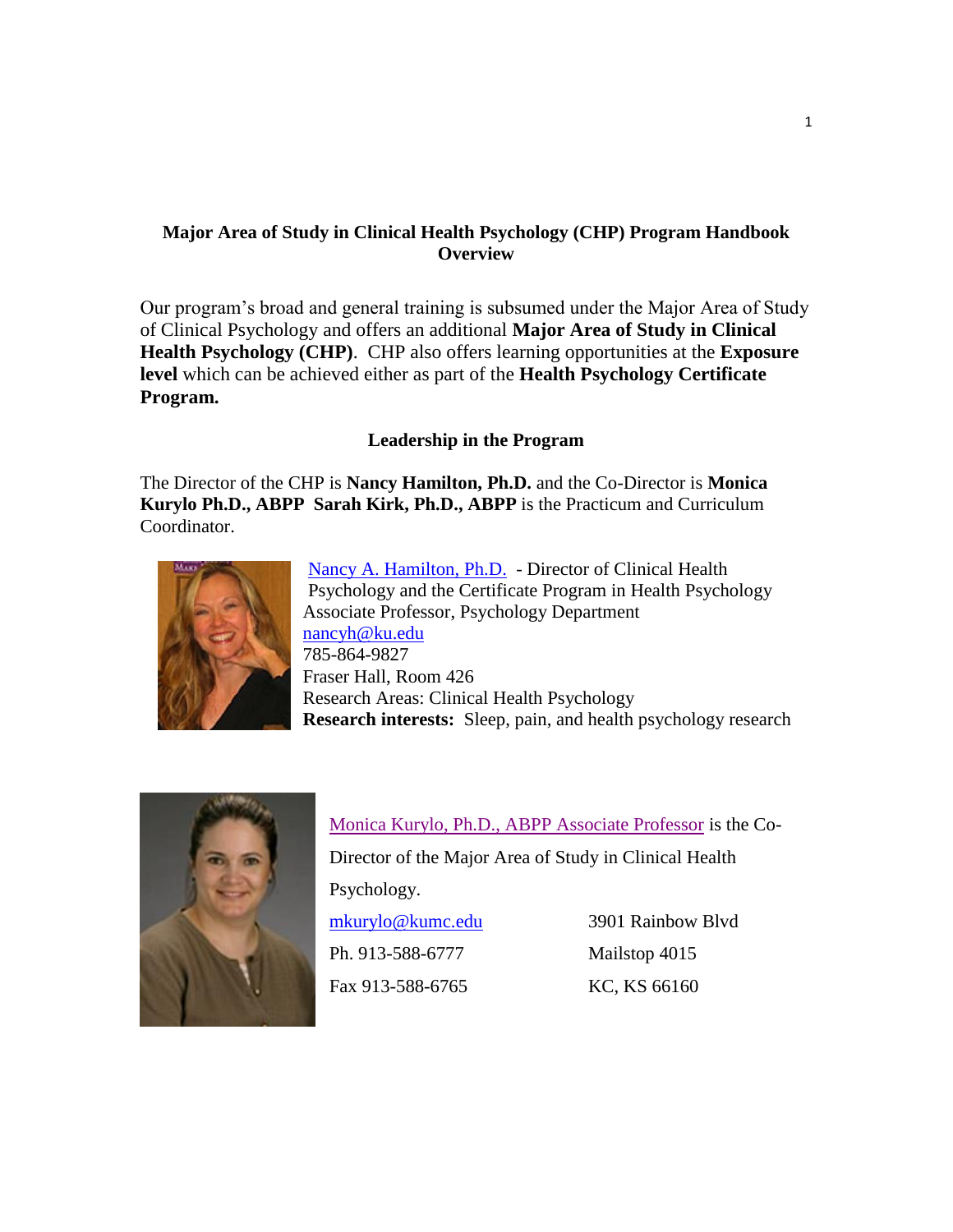

[Sarah Kirk,](http://clinical.ku.edu/sarah-kirk) Ph.D. - Director of the KU Psychological Clinic Assistant Clinical Psychology Program Director Co-Director of Certificate Program in Health Psychology Practicum and Curriculum Coordinator for CHP [skirk@ku.edu](mailto:skirk@ku.edu) 785-864-9853 Fraser Hall, Room 347

# **The University of Kansas Clinical Health Psychology Faculty**

[Tamara Baker, Ph.D. Associate Professor](http://clinical.drupal.ku.edu/tamara-baker) [Nancy A. Hamilton, Ph.D. Associate Professor](http://clinical.ku.edu/nancy-hamilton)  [Sarah Kirk Ph. D. Assistant Clinical Psychology Program Director](http://clinical.ku.edu/sarah-kirk) [Amber Watts, Ph.D. Assistant Professor](http://clinical.drupal.ku.edu/amber-watts)

## **The University of Kansas Medical Center Clinical Health Psychology Faculty Faculty below provide clinical supervision and research mentorship**

[Marcus Alt, Ph.D. Clinical Professor](https://referral.kumed.com/weblink/#!/doctors/info/BWP000X3)

[Martha Barnard, Ph.D. Clinical Professor](http://www.kumc.edu/school-of-medicine/pediatrics/faculty/martye-barnard.html) Christie [Befort, Ph.D. Associate Professor](http://www.kumc.edu/school-of-medicine/preventive-medicine-and-public-health/faculty-and-staff/faculty/christie-befort.html) [Ann McGrath Davis, Ph.D., MPH, ABPP, Professor](http://www.kumc.edu/school-of-medicine/pediatrics/faculty/ann-davis.html) Kathleen [Davis, Ph.D. Associate Professor](http://www.kumc.edu/school-of-medicine/pediatrics/faculty/kathleen-davis.html) [Meagan Dwyer, Ph.D. Clinical Assistant Professor](http://www.kumc.edu/school-of-medicine/psychiatry-and-behavioral-sciences/faculty/clinical-psychologists/meagan-l-dwyer-phd.html) [Jessica Hamilton, Ph.D.](http://www.kumed.com/find-doctor/hamilton-jessica-l)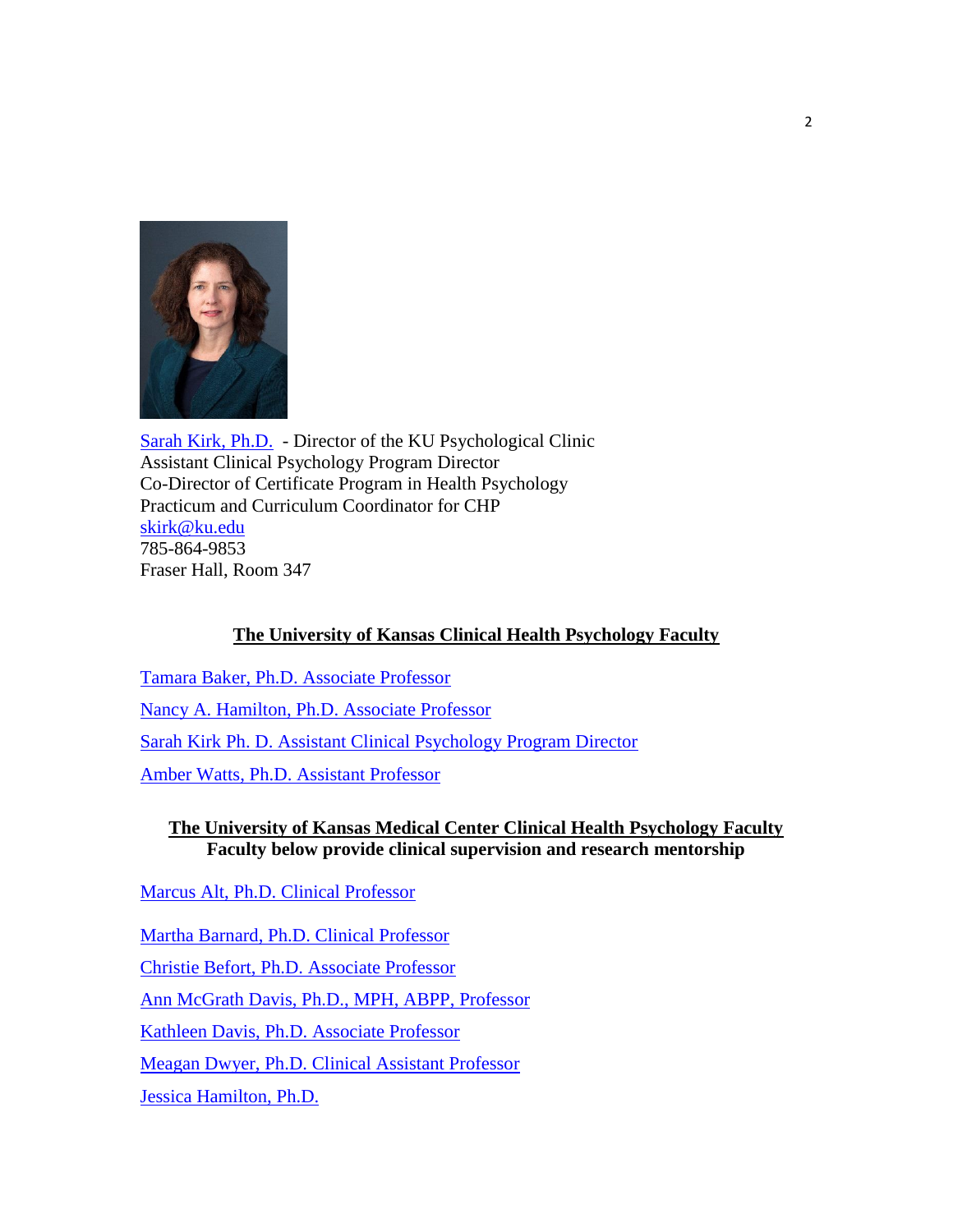[Monica Kurylo, Ph.D., ABPP Associate Professor](http://www.kumc.edu/school-of-medicine/psychiatry-and-behavioral-sciences/faculty/clinical-psychologists/monica-kurylo-phd-abpp.html) [Stephen Lassen, Ph.D. Associate Professor](http://www.kumc.edu/school-of-medicine/pediatrics/faculty/stephen-lassen.html) [Laura Martin, Ph.D. Assistant Professor](http://www.kumc.edu/school-of-medicine/preventive-medicine-and-public-health/faculty-and-staff/faculty/laura-e-martin.html) [Eve-Lynn Nelson, Ph.D. Professor](http://www.kumc.edu/school-of-medicine/pediatrics/faculty/eve-lynn-nelson.html) [Susana Patton, Ph.D. Associate Professor](http://www.kumc.edu/school-of-medicine/pediatrics/faculty/susana-patton.html)

# **The University of Kansas Medical Center Associated Clinical Health Psychology Faculty Faculty below provide Research Assistantship Opportunities**

[Jennifer Klemp, Ph.D., MPH Associate Professor](http://www.kumc.edu/school-of-medicine/internal-medicine/hemonc/faculty/jennifer-klemp.html) [Nicole Nollen, Ph.D.](https://experts.kumc.edu/en/people/118-Nikki_Nollen) [Lisa Sanderson Cox, Ph.D. Research Associate Professor](http://www.kumc.edu/school-of-medicine/preventive-medicine-and-public-health/faculty-and-staff/faculty/lisa-sanderson-cox.html)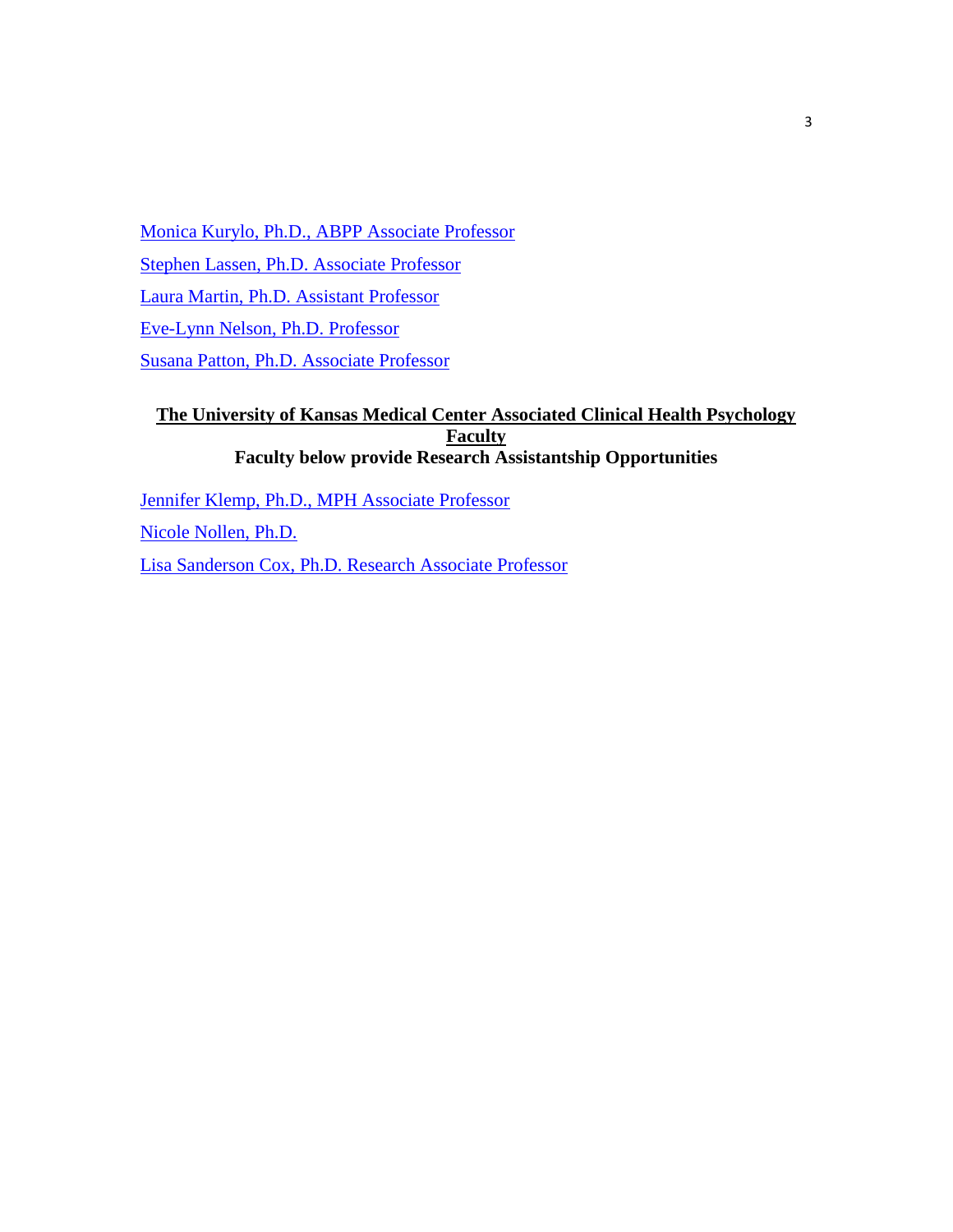#### **Curriculum Overview**

Clinical health psychology is concerned with the contributions that psychologists can make to understanding health and illness, frequently in collaboration with other health professionals, including physicians. The Major Area of Study in Clinical Health Psychology (CHP) at the University of Kansas is designed to be completed in conjunction with the requirements for the clinical program. A number of faculty members, located within the Department of Psychology and other departments at the Lawrence campus and the University of Kansas Medical Center (KUMC), provide the teaching and supervisory support for the specialty. Practicum in clinical health psychology, conducted during the third and fourth program years are usually obtained at KUMC. Courses required to complete the CHP are obtained on the KU Main campus and the KUMC campus.

Clinical health psychology (CHP) students are **required** to take PSYC 833 Clinical Health Psychology: Acute and Chronic Illness (3 credit hours) and PSYC 834 Clinical Health Psychology: Physical Aspects of Health and Disease (3 credit hours) and these courses are in addition to clinical psychology program requirements. CHP students are also **required** to take 2 Clinical Health Elective courses (6 credit hours). The electives also satisfy the clinical program requirement. Lastly, CHP students are **required** to enroll in PSYC 835 & 836 plus two semesters of PSYC 842 Specialized Health Practicum (4 semesters of required clinical health practicum to be completed in Year 3 and 4). The total number of CHP hours is 18 hours (6 hours of required coursework, 6 hours of electives (also completes clinical program requirement) and 6 hours of required clinical practicum in health psychology and 3 of those hours also satisfy clinical practicum for clinical psychology program requirement). See **Road Map** table after descriptions here:

#### **Course availability of Required Courses– 6 credit hours**

**Spring Even Years -** PSYC 833: Clinical Health Psychology: Acute and Chronic Illness (taught at KUMC) 3 credit hours

**Fall Even Years** - PSYC 834: Clinical Health Psychology: Physical Aspects of Health and Disease (taught at KUMC) 3 credit hours

#### **Course availability of Elective Courses – 6 credit hours required**

**Availability May Vary** PSYC 839: Palliative Care in Health Psychology (taught at KUMC) 3 credit hours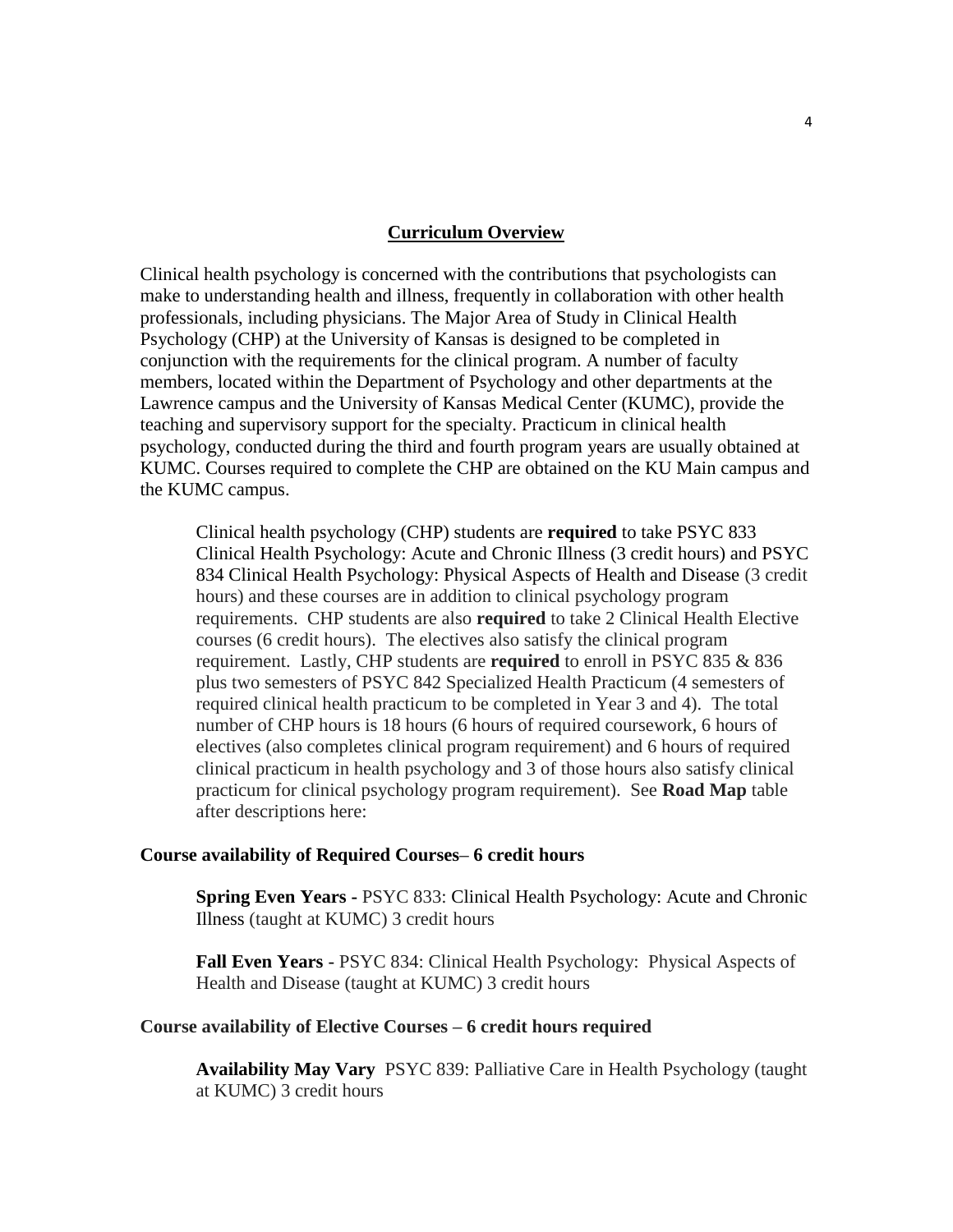**Spring Most Years -** PSYC 832: Clinical Health Psychology: Health Promotion and Disease Prevention (Lawrence Campus) 3 credit hours

## **Elective Courses available at variable times or online**

ABSC 705: Pediatric Psychology (in Dole building) 3 credit hours ABSC 710: Community Health and Development (in Dole building) 3 credit hours PRVM 800: Principles of Epidemiology (at KUMC) 3 credit hours PRVM 827: Public Health Administration (at KUMC) 3 credit hours PRVM 830: Environmental Health (at KUMC) 3 credit hours PRVM 869: Grant-Writing (KUMC) 3 credit hours PSYC 832. Clinical Health Psychology: Health Promotion and Disease Prevention 3 Credit hours PSYC 838: Pain and its Management (online) 3 credit hours PSYC 840: Psychology of Women's Health 3 credit hours PSYC 841: Stress and Coping 3 credit hours PSYC 843: Behavioral Pharmacology 3 credit hours PSYC 844: Mental Health and Aging 3 credit hours PSYC 864 Clinical Neuropsychology PSYC 986 Integrated and Interprofessional Behavioral Health Care (online) 3 credit hours PSYC 993: Human Behavioral Genetics 3 credit hours PSYC 993: Social Determinants of Aging and Life Course 3 credit hours PSYC 993: Treatment of Eating Disorders (with permission of instructor) 3 credit hours

*\*Students may also petition the Director of CHP to take an alternative course offered and not listed here for elective credit. Letters of petition should be directed to the Curriculum and Practicum Director who will send on to Director of the CHP.*

### **General Requirements for 3rd and 4th Year Practicum at KUMC**

### **Prerequisites/Skills Needed**

Must have taken PSYC,964, 965 and 966 unless course waivers in place for M.A. students. Need to have completed 835 and 836 and 250 hours of direct contact hours before starting 4th year required practicum.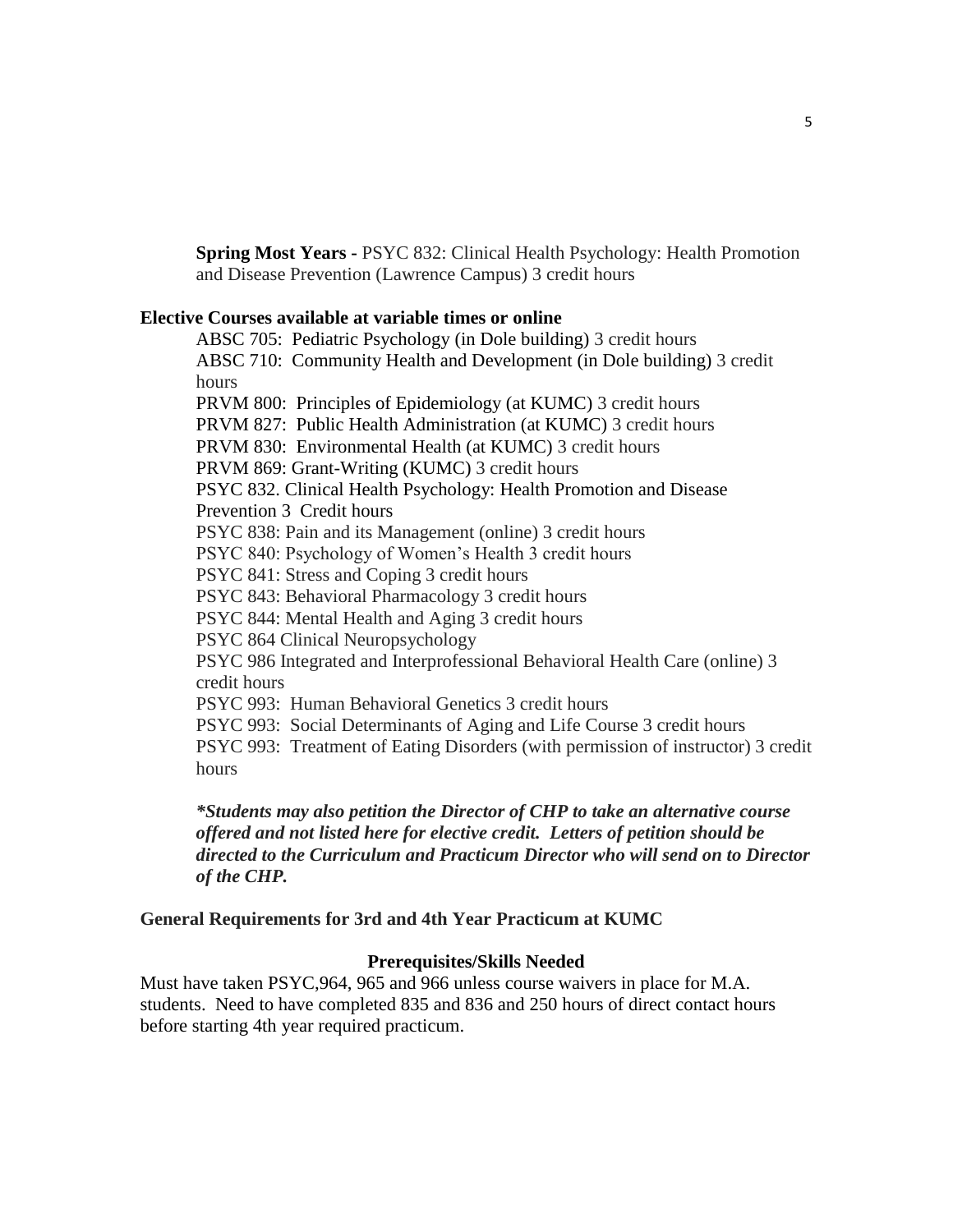## **Enrollment & Student Qualifications**

### **Non-academic requirements before enrollment**

- **Background Check.** In order to be placed at a practicum site, students must have received clearance via a security background check completed upon admission to the program. The program reserves the right to request that you complete another background check at any time before or during practicum. Failure to do so may result in temporary suspension from or revocation of the practicum placement. \*Some KUMC and VA practicum sites may require additional procedures for background check and security clearance.
- **Liability Insurance.** Students are required to purchase student liability insurance. Evidence of insurance coverage is to be provided to the practicum instructor no later than the second week of class. You may not engage in counseling until you have secured student liability insurance. This is a program requirement that stands in effect regardless of the practice and policies of the practicum site.
- **Transportation.** The student is expected to provide personal transportation to and from their practicum site.

## **Brief overview of Health Psychology Practicum team didactic philosophy**

**Problem Statement.** Health and illness are influenced by a wide variety of factors. While contagious and hereditary illness are common, there are many behavioral and psychological factors that can impact overall physical well-being and various medical conditions.

**Background.** Health psychology is a specialty area that focuses on how biology, psychology, behavior and social factors influence health and illness. Biological factors include inherited personality traits and genetic conditions. Psychological factors involve lifestyle, personality characteristics and stress levels. Social factors include such things as social support systems, family relationships and cultural beliefs. Understanding the interaction among these facets of health promotes wellbeing and the prevention and treatment of disease and illness. According to the biospsychosocial perspective of illness and health, poor treatment outcomes result of an understandable and preventable interaction among factors.

Health psychologists specifically focus on understanding how people react, cope and recover from illness. Other health psychologists work to improve the health care system and the government's approach to health care policy. Division 38 of the American Psychological Association is devoted to health psychology.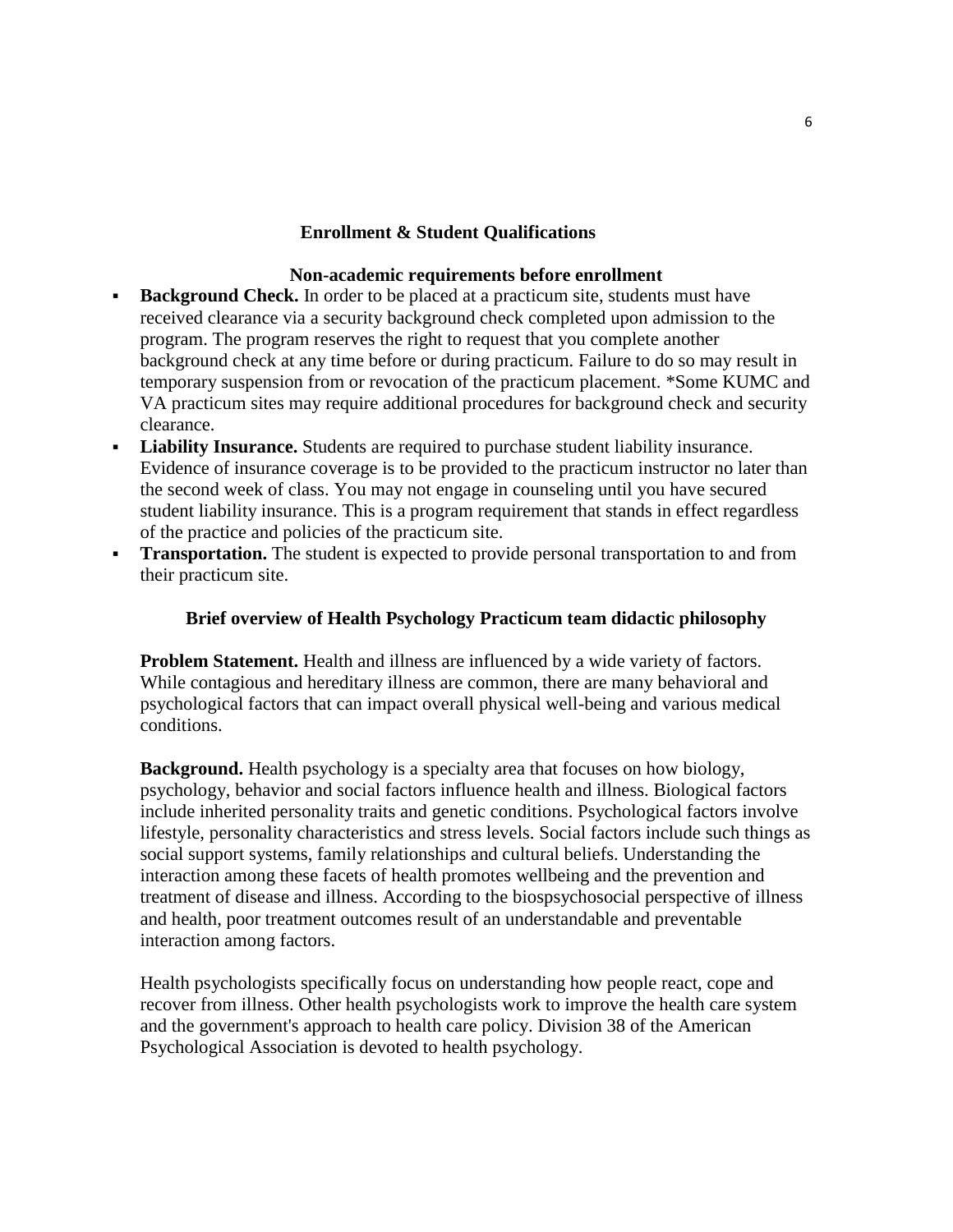Health Psychology differs from these other fields of psychology. Many clinical health psychologists are truly health psychology scientists; because many health psychologists are also linked to semi-applied, but not clinical, disciplines such as epidemiology; and because Division 38 and the other groups that support education and training in this area (e.g., Society of Behavioral Medicine) are historically both clinical and nonclinical professionals working towards a common goal (inherently multidisciplinary).

The mission of the 4th year practicum is to train advanced doctoral candidates in Health Psychology by providing students focused training in the competencies developed by APA Division 38. These competencies are founded in the Arden House "blueprint" for both clinical and non-clinical doctoral training in health psychology. Competencies were conceived and developed by Division 38 over a span of 2-years across 3 conferences. The first in Tempe, AZ (March 1-2, 2007, resulting in the France et al.; 2008 report), and a subsequent meeting of the Council of Clinical Health Psychology Training Programs (CCHPTP; January 2008) and the final Riverfront Conference(Division 38 & the National Cancer Institute; resulting in the Masters et al., 2009 report).

Goal & Aims. Goal of developing trainee competence in providing psychological services within an integrated research-one university hospital is best described as a practitioner-scholar training program (stemming from the Vail Conference, 1973). The KU 4th Year Advanced Clinical Practicum prepares trainees with advanced training and skills for best practices in clinical psychology, in the context of integrated health care settings. Trainees are instructed and supervised in the biopsychosocial model (Engel, 1980) with a focus on evidence-based practice and research in behavioral medicine. Interdisciplinary teamwork, cultural competency, ethics, and professionalism are emphasized throughout the training.

#### **On-Site Supervision and In-Class Consultation**

Your on-site supervisor will provide your case-specific supervision. In addition to that on-site supervision, we will meet weekly as a class to focus on skill development. While we will be discussing specifics of your sessions, we will be trying to develop or improve skills you are using in your work generally. Responsibility for supervision of your CASES is completely in the hands of your on-site supervisor, and if anything that gets suggested in class should ever conflict with anything your site supervisor is telling you, it is YOUR responsibility to let know that at once. None of us can afford for you to be receiving mixed signals about how you are to be handling your cases. The focus in our class sessions is on generic skill development, though we are using your cases as a starting point.

**Come to each class session prepared to review your cases with the group!** This requires some preparation on your part. In particular, be prepared to provide (a) a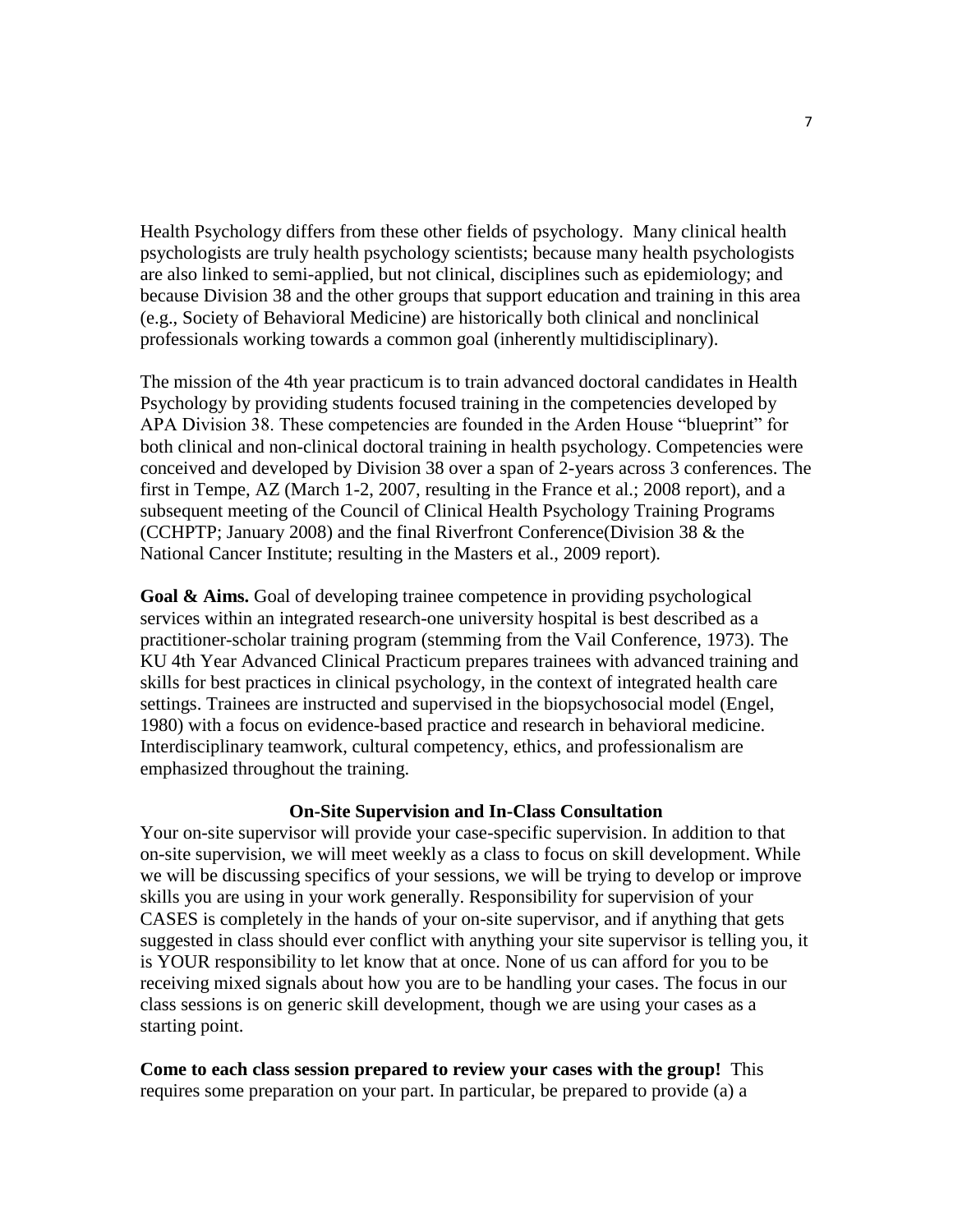summary of each of your cases to date, and (b) your conceptualization of the cases. Be prepared to discuss what you think is going on with your clients and why, what you are doing with your clients and why, and what sort of help or assistance you think you need in order to work more effectively (and efficiently) with your clients. Review your sessions and identify those areas/interactions/issues that concern you and on which you want the help of the group.

At this stage of your professional development, each of you should be personally and professionally able to share and receive information, suggestions, and other constructive comments with your professional colleagues. It is my expectation that each of you will share in the consultation and instruction of each other throughout the semester.

The success of practicum class depends mostly on our ability to create a safe environment in which we can try out and practice skills. Often these are new skills, so the expectation is not that you are expert in them. Willingness to try out new skills in front of the group is what is needed, as well as the willingness and ability to give constructive and sensitive feedback.

#### **Practicum site expectations**

The clinical and professional opportunities available to students on-site will differ among the various sites. Since this is a clinical health psychology practicum, it is expected that the bulk of your time onsite will be direct contact with patients --either in individual sessions or in groups.

Practicum requires that you member of the service in which you are rotating, you will attend/participate in multiple substantive clinical aspects and culture of your rotation including, but not limited to: (a) attending case/staff conferences, (b) familiarizing yourself with the assessment tools and practices used in your setting, (c) involving yourself in programs the setting has in progress, (d) participating in organizational/administrative functions, (e) consulting with other personnel, and (f) familiarizing yourself with the setting's referral sources.

## **Time Commitment**

Students can and do spend 8-16 hours per week at any practicum site (a minimum of 8 hours is required). More time spent in clinic will result in the students' increased accrual of client direct-contact hours and advanced training opportunities. Often more intensive experiences also present opportunities for greater access to clinic data and resources for research projects such as theses and dissertation.

**Holidays and Breaks.** During the semester, students receive several days of holidays/breaks. Your supervisor and your clients may expect that you will be available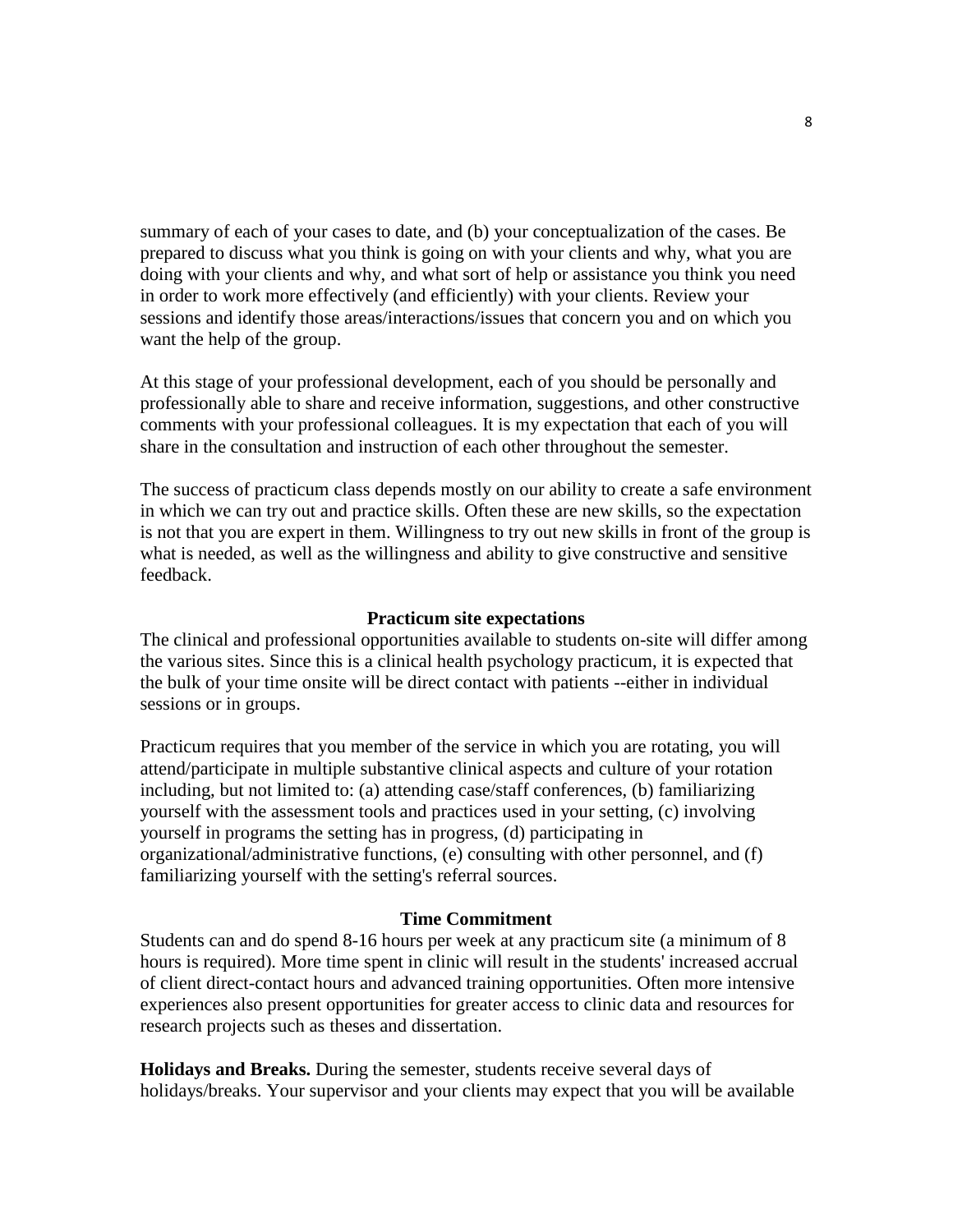on these days or that you will make additional times available for sessions missed due to holidays. Please discuss your schedule with your site supervisor early during the semester to avoid problems.

**Intersession.** As the semester winds to a close, it is your responsibility to talk with your supervisor about providing continuity of care for clients over the break. You are strongly encouraged to continue at your site over the semester break (intersession) with monitoring provided by the Practicum Coordinator. Again, discussing this with your site supervisor (and clients) early and often will lead to the best outcome.

#### **Focused in-team discussion of cases**

Practicum class will focus on case review and presentation which requires:

(a) Sharing with others the kinds of clients with whom you are working, your style and strategies as a counselor in training, and the particular difficulties that you experience in your work with clients;

(b) Receiving support and assistance in developing skill areas;

(c) Receiving feedback concerning possible effects you are having on your clients;

(d) Allowing others to learn from you; and

.

(e) Work toward extinguishing the anxiety each of us feels about presenting our work to others.

**Formal in-class presentation and discussion of cases.** Each student is required to make one 60-minute formal case presentations. The practicum supervisor will provide you with an example. These should be written up and should include:

(a) A brief introduction to the case—including a de-identified description of the client and the circumstances that brought him/her to therapy;

(b) A summary and conceptualization (theoretical integration) of the case to date, which includes:

1. A summary of the psychological, social, medical, etc. factors relevant to the case;

2. An integrative summary of an assessment information acquired – including profiles/protocols (One of the presentations must include assessment data)

3. A de-identified summary analysis of what you have done and what you are doing to assist the client with her/his concerns and why ( i.e. a case process conceptualization);

4. An analysis of the effects of your interventions; and

5. A cultural conceptualization of the client and his/her situation.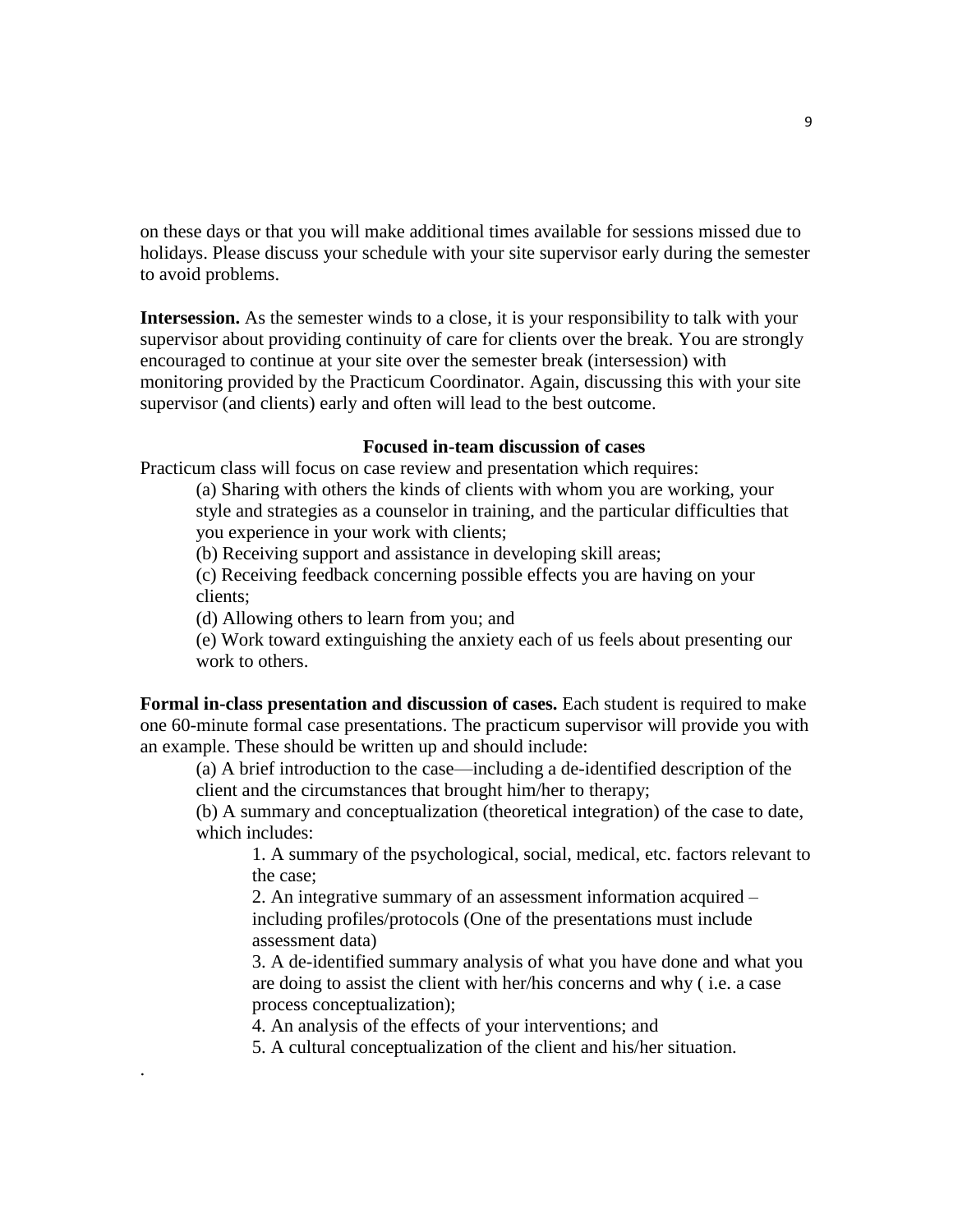**Intake case presentation.** Each student is required to make at least one 30-minute deidentified intake case presentation. This will be a more informal case presentation during which you will present a client in the initial stage of therapy. The student will provide practicum peers with a brief outline of what you know about your client so far and your initial thoughts about treatment planning. Through group discussion, we will discuss our initial conceptualizations of your client and what therapeutic approaches might be helpful. There is no transcript or write-up required for this case.

# **Required Clinical Health Practicum Sequence 3rd Year**

CHP Students in their 2nd year complete one year of required practicum in the KU Psychological Clinic (PSYC 964, 965, & 966). 3rd year CHP students complete the following required practicum sequence and enroll in **PSYC 835 & 836 with Monica** 

**Kurylo, Ph.D. See Appendix A for description of 3rd Year Required Practicum.**

# **Required Clinical Health Practicum Sequence 4th Year**

**\*Enroll in PSYC 842 Advanced Health Practicum with the corresponding supervisor or Dr. Kirk during 4th year. You will need a total of two semesters but may choose to enroll in two semesters in practicum with the same supervisor or one semester and then switch.** 

## **Practicum Selection**

# *Current List of Fourth Year Health Psychology Practicum Options \*See Appendix C for full descriptions*

- Telemedicine Outreach Clinic Enroll with [Eve Lynn Nelson, Ph.D.](mailto:enelson2@kumc.edu)
- JayDoc Student-Run Free Clinic Enroll with [Sarah Kirk, Ph.D.](mailto:skirk@ku.edu)
- Primary Care Practicum at KUMC Enroll with [Wendi Born, Ph.D.](http://www.kumc.edu/school-of-medicine/family-medicine/our-faculty/wendi-born-phd.html)
- Perinatal Maternal Health Practicum Enroll with Stephen Lassen, Ph.D.
- Topeka or Leavenworth VA Practicum Primary Care/Neurology/Gerontology Enroll with [Sarah Kirk, Ph.D.](mailto:skirk@ku.edu)
- KUMC Neuropsychology Enroll with [Erik Ecklund-Johnson, Ph.D.](mailto:eeckulund-johnson@kumc.edu)
- Turning Point Enroll with [Sarah Kirk, Ph.D.](mailto:skirk@ku.edu)

## **\*With Permission of Instructor and if space available:**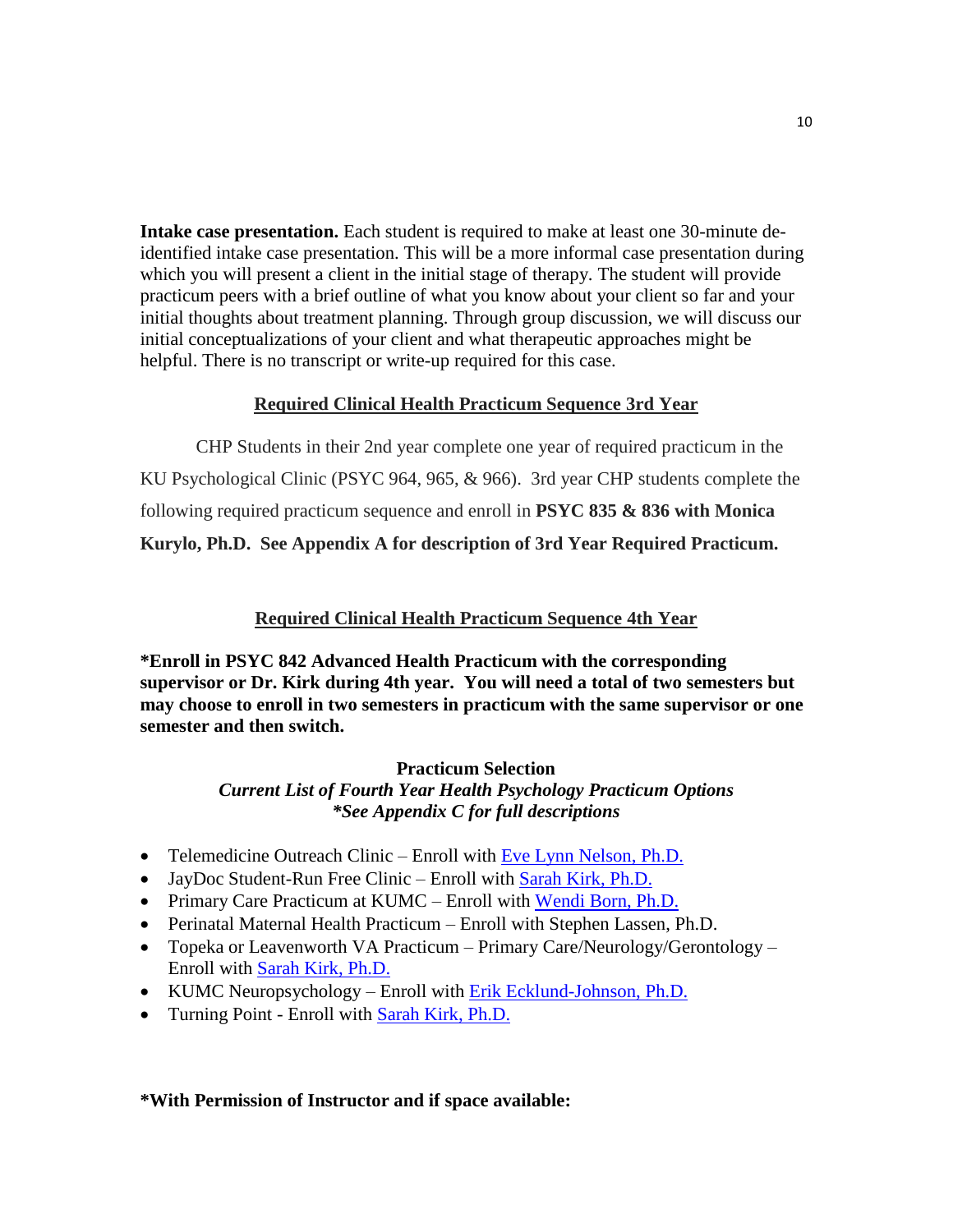- Behavioral Pediatrics Clinic Enroll with [Martye Barnard, Ph.D.](mailto:mbarnard@kumc.edu)
- Inpatient Pediatric Consultation Service Enroll with [Stephen Lassen, Ph.D.](mailto:slassen@kumc.edu)
- Multidisciplinary Endocrinology Clinic Enroll with [Susan Patton, Ph.D.](mailto:spatton2@kumc.edu)
- NeuroRehabilitation Psychology Inpatient Consult Service and or NeuroRehabilitation Psychology Outpatient Clinic - Enroll with [Monica Kurylo,](mailto:mkurylo@kumc.edu)  [Ph.D.](mailto:mkurylo@kumc.edu)
- Transplant Service and Cancer Center Enroll with [Meagan Dwyer, Ph.D.](mailto:mdwyer@kumc.edu)

# **A Sample Sequence of Program Requirements**

\*\*The following represents one example of a set of courses reflecting the previous description. It is one example of a sequence.\*\*

# **1st YEAR** Credits

Fall Semester

- PSYC 789 Psychological Statistics: Foundations & Applications 3
- PSYC 850: Assessment I: Foundations of Psych. Assessment 3
- PSYC 898 Professional Issues in Clinical & Health Psychology 1
- PSYC 968 Research Methods in Clinical Psychology 3
- PSYC 899 Thesis

0-1

• Psychology General Core Requirement 3

Spring Semester

• •PSYC 790 Statistical Methods in Psychology I 3-4

(Or an alternative to satisfy the quant analysis requirement.)

- PSYC 898 Professional Issues in Clinical & Health Psychology 1
- PSYC 855: Assessment II: Integrative Psych Assessment 3
- PSYC 946 Theories and Methods of Psychotherapy

3

• PSYC 960 Advanced Psychopathology

3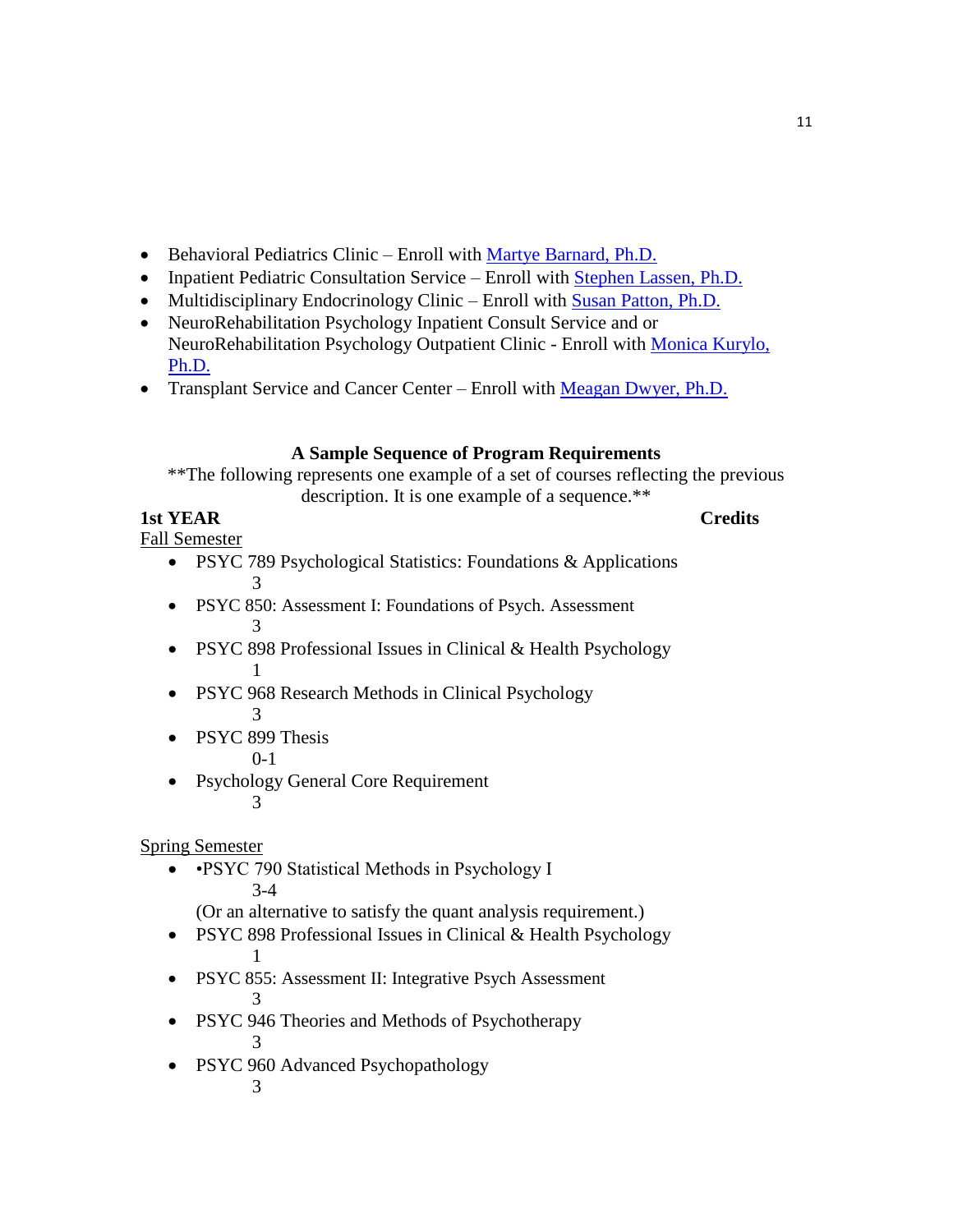• PSYC 899 Thesis 0-1

Summer Semester •PSYC 899 Thesis 0-1 •Elective (PSYC 977-Prep for beginning practicum)

 $0-1$ 

# **2nd YEAR** Credits

Fall Semester

- PSYC 898 Professional Issues in Clinical & Health Psychology 1
- PSYC 964 Clinical Practicum I 3
- PSYC 834: Clinical Health Psychology: Physical Aspects of Health and Disease 3
- PSYC 899 Thesis 2
- Psychology General Core Requirement and/or Clinical Course Requirement, and/or Health Electives 3-6

\*Taking PSYC 834 will depend on the year of entry in the program.

Spring Semester

- PSYC 898 Professional Issues in Clinical & Health Psychology 1
- PSYC 961: Biological Foundations of Psychopathology 1
- PSYC 965 Clinical Practicum II

3

• PSYC 899 Thesis

2-3

- PSYC 833: Clinical Health Psychology: Acute and Chronic Illness 3
- Psychology Core Requirements or Health Electives 3-6

\*Taking PSYC 833 will depend on year of entry into the program.

Summer Semester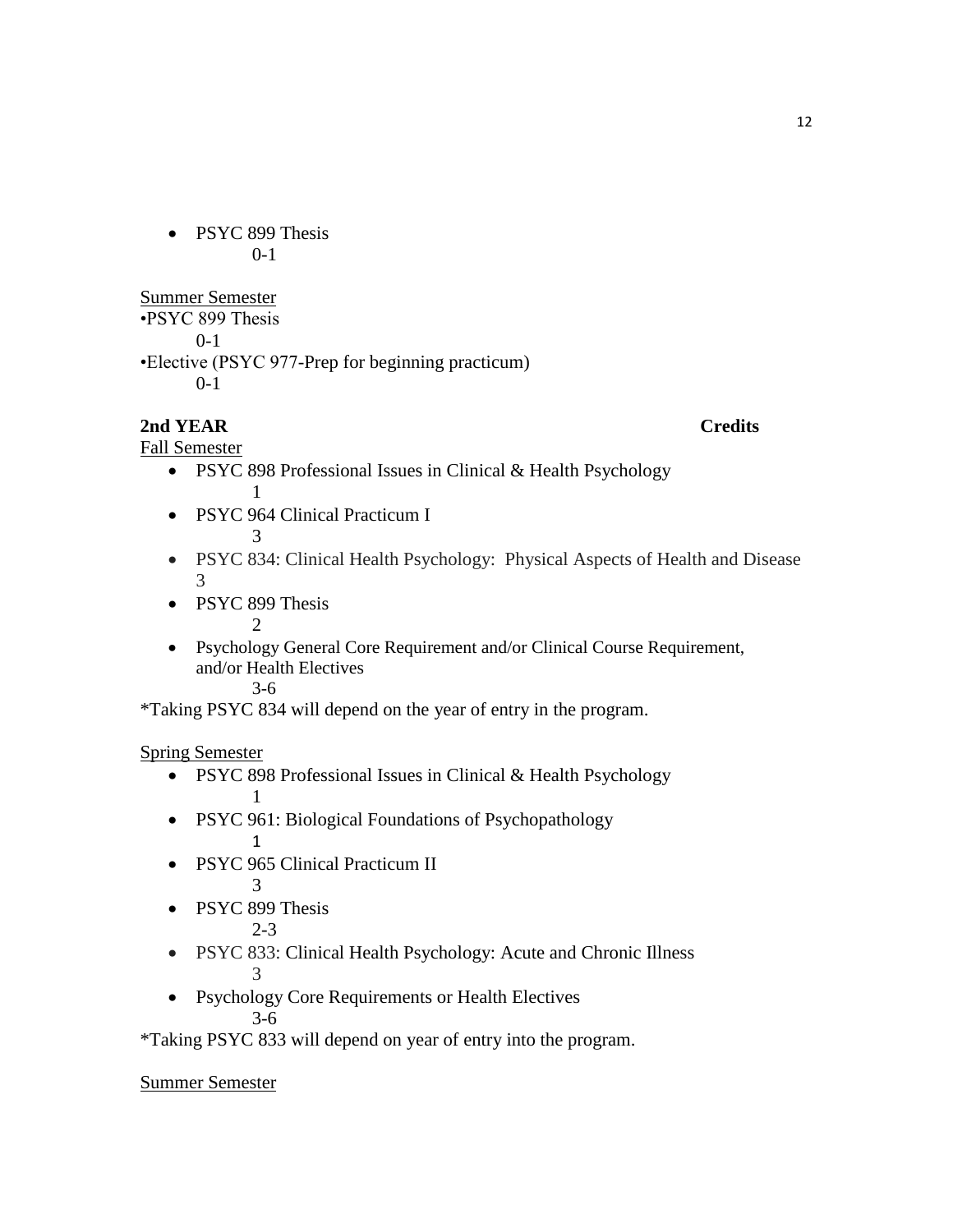•PSYC 966 Clinical Practicum III 3 •PSYC 899 Thesis 0-1

# **3rd YEAR Credits**

Fall Semester

• PSYC 835 Clinical Health Practicum

3

- PSYC 898 Professional Issues in Clinical & Health Psychology 1
- PSYC 834: Clinical Health Psychology: Physical Aspects of Health and Disease 3
- Psychology Core Requirements or Health Electives 3

\*Taking PSYC 834 will depend on the year of entry in the program.

# Spring Semester

• PSYC 810 History and Ethics

3

- PSYC 833: Clinical Health Psychology: Acute and Chronic Illness 3
- PSYC 898 Professional Issues in Clinical & Health Psychology 1
- PSYC 950 Supervision & Consultation: Theory & Research 1
- PSYC 836 Clinical Health Practicum

3

• PSYC 999 Dissertation

3-6

• Psychology Core Requirements or Electives 3-6

\*Taking PSYC 833 will depend on year of entry into the program.

# Summer Semester

• PSYC 999 Dissertation 3

 Consider PSYC 842 Specialized Health Practicum 1-3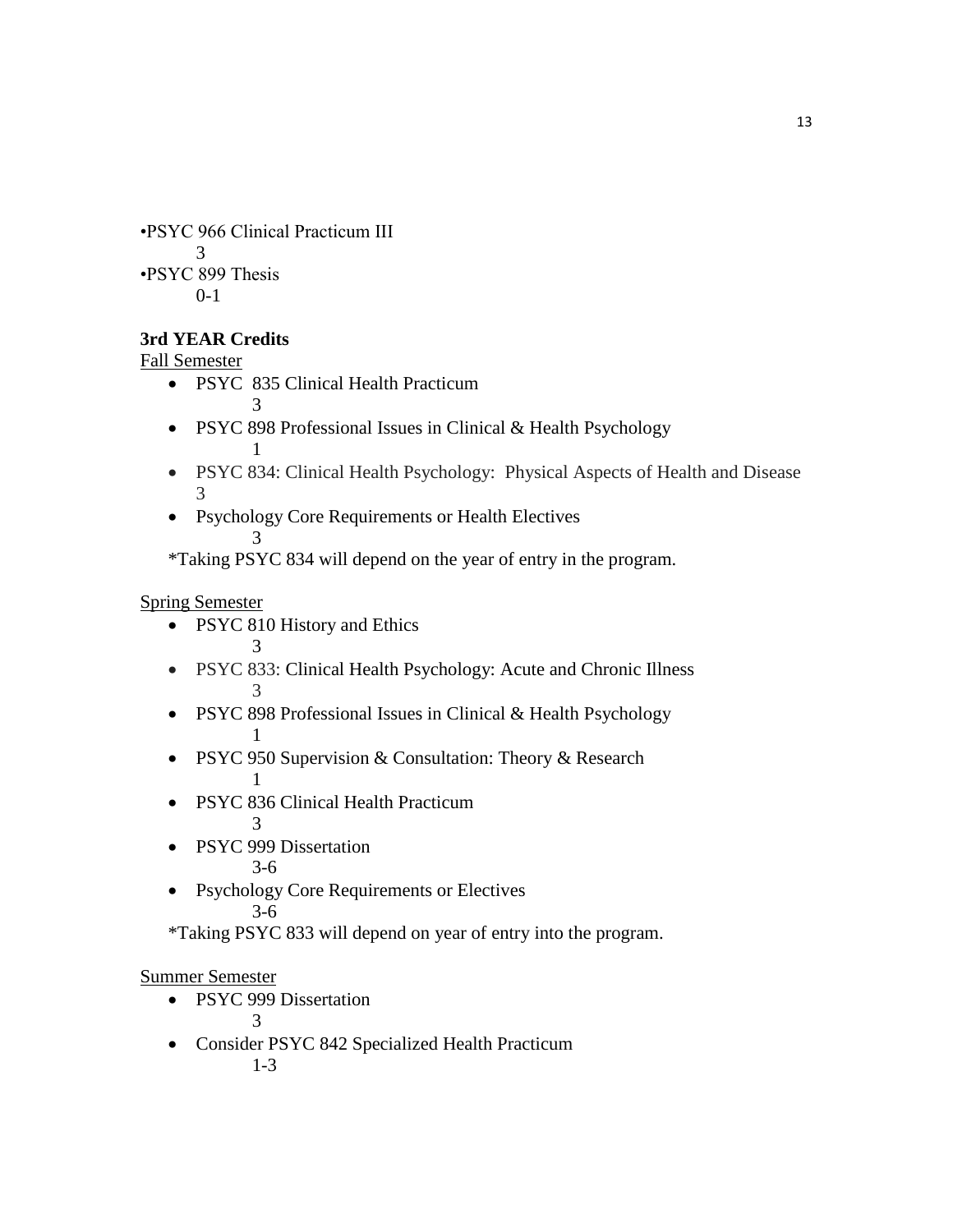**Students in the health specialty may also at times run into scheduling issues and be taking PSYC 833 or 834 in the 4th year. That is not advised but does sometimes occur.**

# **4th YEAR Credits**

Fall Semester

- PSYC 842 Specialized Health Practicum 1-3
- PSYC 999 Dissertation 3-6
- Psychology Core Requirements or Electives 3-4

Spring Semester

- PSYC 842 Specialized Health Practicum 1-3
- PSYC 999 Dissertation 3-6
- Psychology Core Requirements or Electives 3-4

Summer Semester

- PSYC 999 Dissertation 0-3
- Electives.
	- 0-1

**5th YEAR Credits**

Fall, Spring, & Summer Semesters

• PSYC 974 Internship) (one credit hour per semester)

3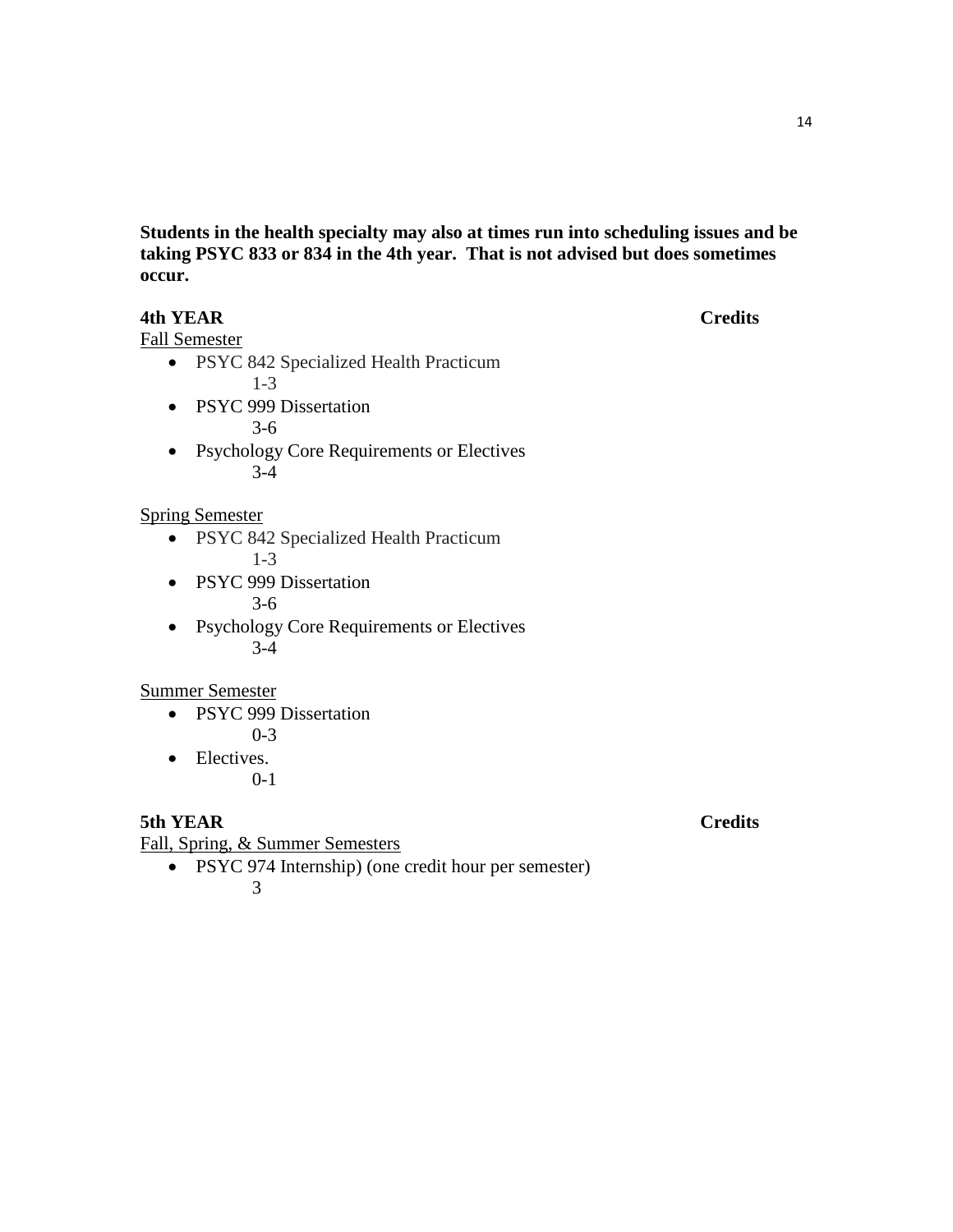**Optional Experiences to consider while in the CHP program during your 3rd year or Beyond:**

## **Mini-Medical with [Eve-Lynn Nelson, Ph.D.](mailto:enelson2@kumc.edu)**

Take a mini-tour of Telemedicine to be arranged with Eve Lynn Nelson, Ph.D. A checklist will be given to you in order to observe and participate in a variety of telemedicine opportunities. We would strongly encourage distance education/telehealth patient support experiences.

# **Sample Schedule**

## **Telemedicine Schedule, 2014-2015**

**Behavioral Peds Telemedicine Clinic – Dr. Nelson** Alternating 2nd & 4th Wednesdays, 11-4; Home based sessions as needed

**Other mental health specialty clinics via telemedicine, Requires prior approval from Dr. Nelson & clinic provider: Dr. Nelson/psychology interns** Day varies/semester, two half days/week **Dr. Jane Sosland** 4<sup>th</sup> Monday 11a-3p **Dr. Susana Patton** 1st Tuesday 8a-10:15a **Dr. Barnard & Lassen** Fridays Ad hoc **ADC/Problem Behavior Clinic – Drs. Ellerbeck & Jamison** Tuesday 1p-4p

**ADC/Problem Behavior Clinic – Dr. Smith and Carole Prather** 1st and 3rd Weds 1p-3 p **Psycho-Oncology, Dr. Susan Krigel** Monday & Tuesday Ad Hoc **Adult Psychology/Geriatrics – Dr. Penick** Thursday 8a-12p

**Health-related clinics for observation only, Requires prior approval from Dr. Nelson & clinic provider:**

**Child Psychiatry – Dr. Sharp** Mondays 1-4p **Child Psychiatry – Dr. Cain & Fellow** 1st and 3rd Tuesday 8a-Noon **Child Psychiatry – Dr. Sonnenschein** Tuesday 10:30a-Noon, Thursday 12:30-2 **Pediatric Neurology - Dr. Chaves**  $4<sup>th</sup>$  **Tuesday of month, 1-3p Healthy Hawks –Dr. Davis' team** Wednesdays Ad Hoc **Feeding Clinic—Dr. Davis' team** Fridays Ad Hoc **Adult Psychiatry – Dr. Liskow** 1st Wednesday 8a-12p **Neurology –**Ad hoc consults with Alzheimer's clinic, Epilepsy clinic, others **Pain Management – Dr. Long** 2nd Thursday 2-4p **Genetic counseling – Dr. Klemp** Ad hoc **Other ad hoc consultations may be available**

**Psychoeducational Opportunities Pediatric Epilepsy ECHO** Tuesdays Noon-1p

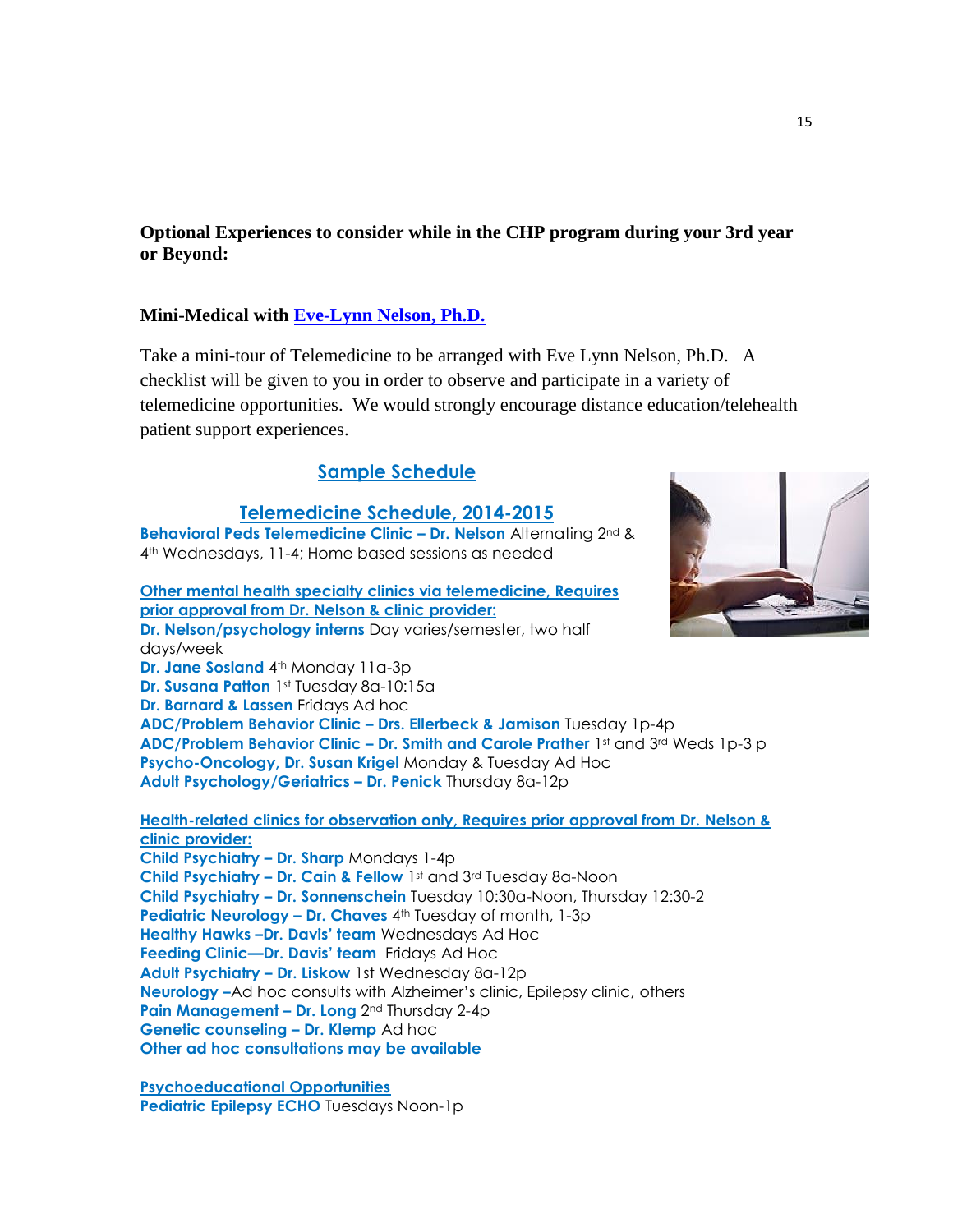**Palliative Care Distance Education – Drs.Redford & Porter-Williamson** Thursday 8-10a **Turning Point groups** Wednesdays Ad Hoc **Smoking Cessation Groups** Ad Hoc **Kitchen Therapy** 3rd Thursday Noon-1p **\*\*CONFIRM SCHEDULES/ROOMS THROUGH Joy Williams, (913) 588-2226\*\***

#### **Palliative Care Mini-Medical—Contact [Kathy Davis, Ph.D.](mailto:kdavis2@kumc.edu)**

Dr. Davis has a number of psychoeducational, interprofessional care, palliative care delivery, and ethics training available. You are able to learn about all of the psychosocial and medical aspects of palliative care and attend rounds with an interprofessional team. You will work alongside Dr. Davis and a medical resident. Dr. Davis is also very involved with interprofessional training at KUMC and you may be able to engage in a number of those training opportunities.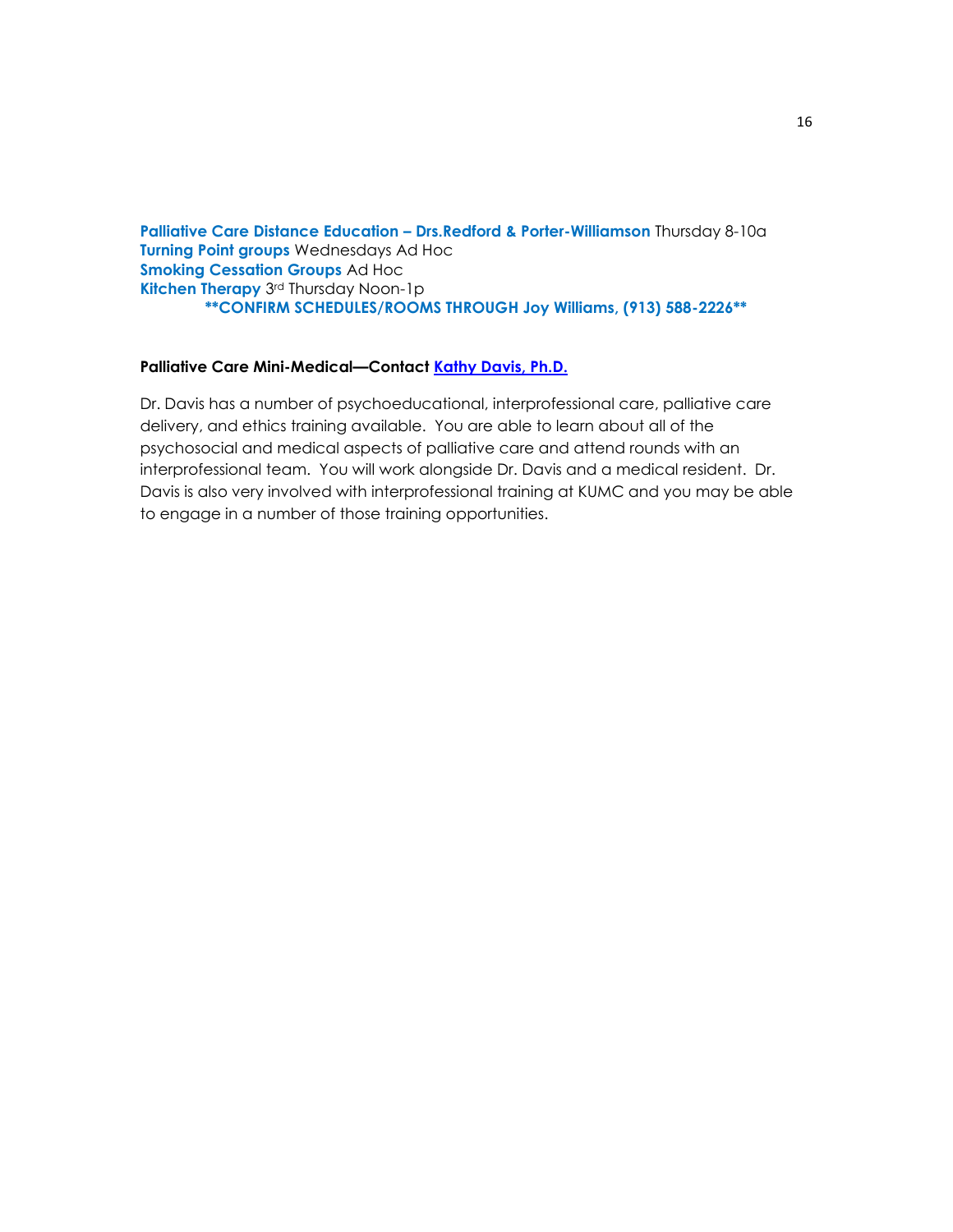**Appendix A**

#### **KU MEDICAL CENTER HEALTH PSYCHOLOGY PRACTICUM**

#### **(Psych 835 and 836) Revised 08-28-17**

**Time and Place:** Wednesday 0830-1000 1020 Olathe Pavilion, Psychiatry Conference Room

## Clinical Settings

#### **KUMC Enrollment Process (needed to gain access to EMR):**

**A. Pediatrics (See Behavioral Pediatrics Staff Schedule for days and times for the following rotations):** Students must have their own **professional liability insurance**, complete **KUMC online HIPAA tutorial**, get a letter from Dr. Kirk verifying certain coursework and practicum hours and **agree to a background check**. Practicum students must submit an application (please contact **Lesley Leive** at [lleive@kumc.edu](mailto:lleive@kumc.edu) for the application) to Lesley Leive at MS 4015, Dept of Psychiatry & Behavioral Sciences and you will then be enrolled in **0 credits** of **PYCH 33-1001, CLN (17095) at KUMC**, and should expect a fee per practicum semester (approximately \$30). You also enroll in 835 with Dr. Kurylo or 836 if it is spring. All materials go t[o lleive@kumc.edu](mailto:lleive@kumc.edu) Ms. Leive will award an NG at the end of each semester for PYCH 33 (grade not given) and Dr. Kirk will award a Satisfactory/Unsatisfactory for 835 & 836 depending on input from Dr. Kurylo.

Sample letter you should prepare and Dr. Kirk will sign after reviewing:

Example for Dr. Kirk's letter:

Here is the info needed:

- 1. Successful completion of at least 4 full-time semesters of graduate level coursework (with acceptable grades, A or B) - **I've completed X semesters (including summers), and all required coursework for the program with acceptable grades.**
- 2. At least one course in psychological assessment Assessment I in Spring of 20XX (grade X) and Assessment II in fall of 20XX (grade X)
- 3. At least one course in psychology treatment/intervention **Theories and Methods of Psychotherapy in Spring 20XX (grade X)**
- 4. At least 100 hours of direct clinical contact **Currently have approximately XXX contact hours through KU clinic and approx. XXX KUMC hours.**
- 5. An ethics course **Professional and Ethical Problems in Clinical Psychology in Fall 20XX (grade X)**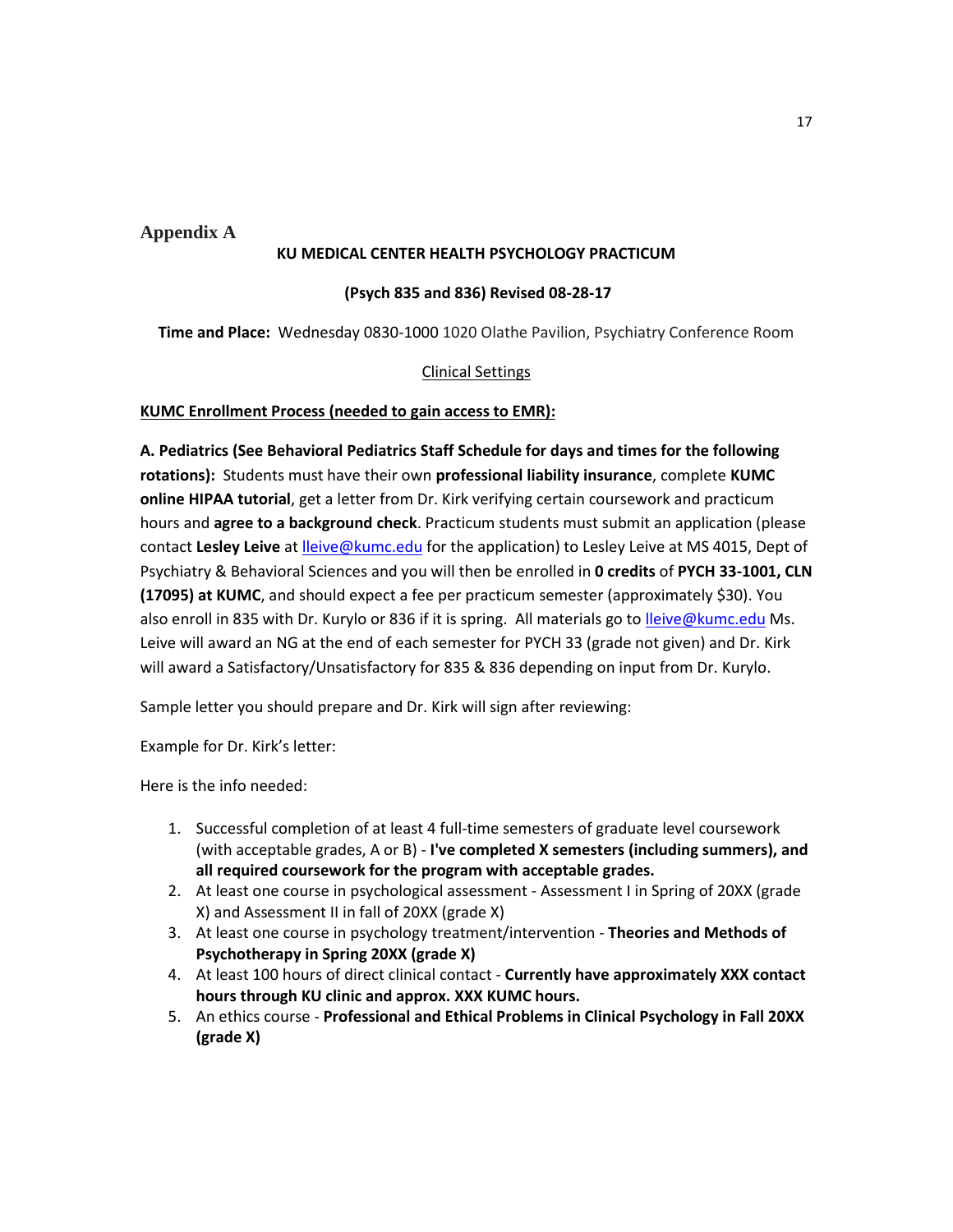# **A. Pediatrics (See Behavioral Pediatrics Staff Schedule July 2016 for days and times for the following rotations):**

1. Behavioral Pediatrics Clinic: Children and adolescents (with or without chronic disease) who present with internalizing disorders (depression, anxiety, anger, etc.), externalizing disorders (attention deficit hyperactivity disorder, oppositional-defiant disorder, etc.), and chronic disease-related adjustment problems (nonadherence to medical regimens, pain, and coping difficulties) are seen in these clinics. Patients are referred by physicians, other therapists, teachers, or parents refer themselves. See attached schedule for clinic times and location. Intake information is sent to the parents prior to the first appointment and they bring this information with them to the clinic. Short-term, cognitive-behavioral treatment is offered, with each patient having between 2 and 10 visits in the clinic.

2. Inpatient Pediatric Consultation Service: Consults can be called in at any time from the general pediatric or subspecialty inpatient services. The pediatric inpatient units are on the 4th floor of Bell Memorial. The Pediatric Intensive Care Unit is on the 4th floor of Bell Memorial. Occasionally we are also consulted by the Burn Unit, which is on the 5th floor of Bell Memorial. We may be asked to assess and provide recommendations for children and adolescents who are having behavioral or adjustment problems or to provide support for parents and children. We may also be involved in providing advice and support to the nursing or medical staff. Inpatient consultations are directly multidisciplinary in that we are part of the medical and nursing team that is treating the child and we have frequent interactions with the staff. In addition, we are involved in adult palliative care services for the purpose of providing family counseling.

3. Telemedicine Outreach Clinic: The telemedicine clinic uses televideo technology to deliver the same behavioral pediatrics evaluation and treatment services described above to families across Kansas. Children present with internalizing and externalizing concerns as well as parents seeking child management strategies and assistance with coping with loss. In addition to working with the child and parent/guardian, therapists work closely with school faculty and other community resources to implement recommendations. Students on the rotation have the opportunity to shadow other professionals delivering telemedicine services, including child psychiatrists, developmental pediatricians, psycho-oncologists, behavioral analysts, educators,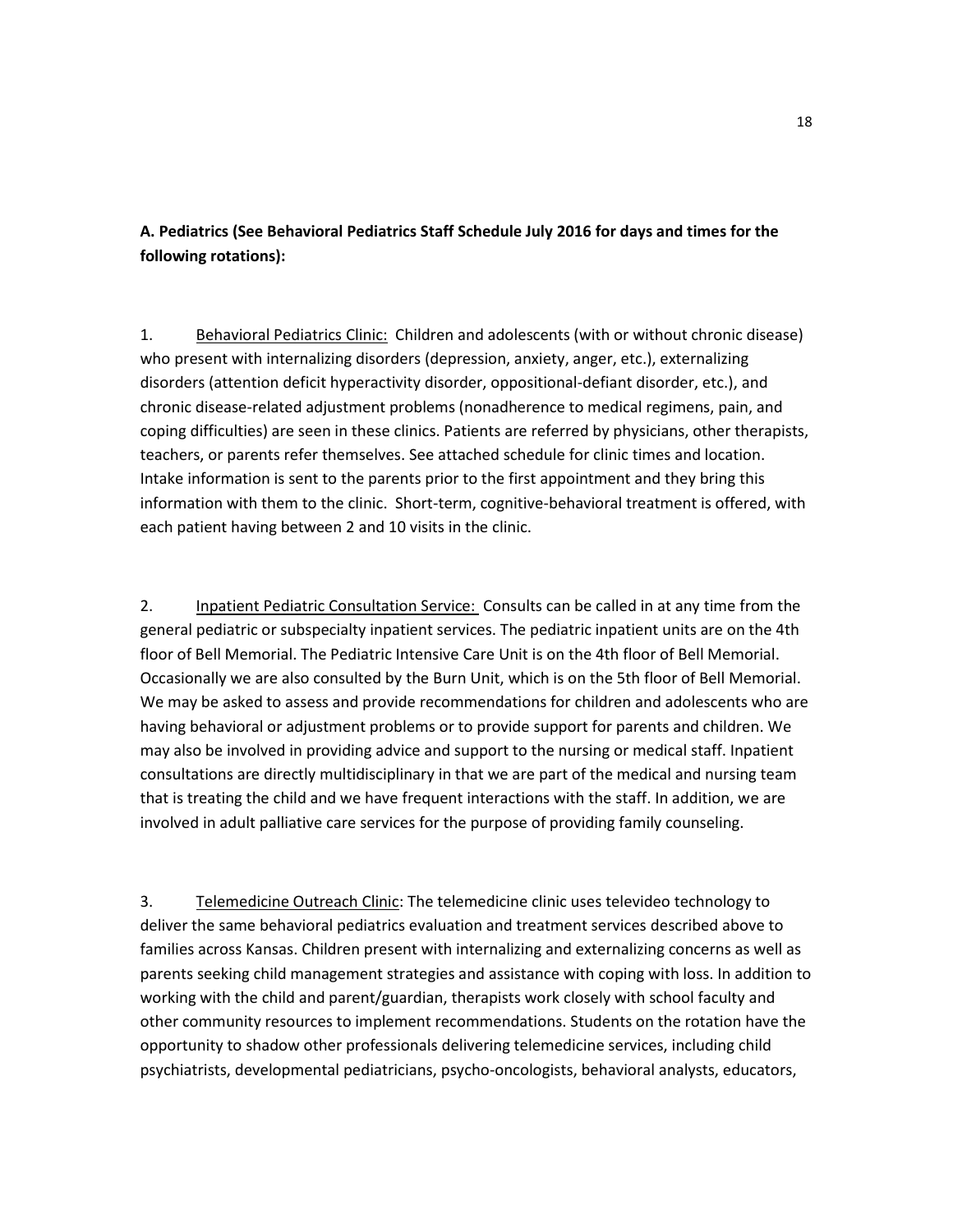and other specialists. Current projects focus on developmental and behavioral services for rural children in poverty as well as related telementoring supports for rural primary care practices.

4. Multidisciplinary Elimination or Endocrinology Clinic: Children who have encopresis (soiling in clothing) with or without constipation are seen in the Elimination Clinic. Children and adolescents who present with an endocrinology-related disorder (.e.g., diabetes, idiopathic short stature, Turner's syndrome) are seen in the Endocrine Clinic. We are asked to work with the child or adolescent to treat an internalizing disorder (e.g., adjustment disorder, depression, anxiety, etc), externalizing disorder (e.g., attention deficit hyperactivity disorder), and chronic illness-related adjustment problems (e.g., coping difficulties, adherence problems). Patients are typically referred by the respective clinic teams or parents refer their child. In many cases, our work with patients is directly multidisciplinary in that we are part of the elimination and endocrinology team that is treating the child and we consult with our colleagues during the clinic as time permits. This clinic is located in suite 300, Prairie Village Pediatrics.

5. Multidisciplinary Feeding Clinic: The Feeding Team is a multidisciplinary team that provides outpatient consultation services for children and families who have complicated feeding issues. Currently the team meets on Wednesday mornings from 8am to Noon in the CCHD building on the KUMC campus. Providers include a psychologist, occupational therapist, and a dietitian. Each weekly session includes two 30 minute return visits and three one hour new visits. During visits each provider conducts a detailed interview/assessment, observes the child eating, and makes treatment recommendations to the child/family. Our team specializes in helping children transition from tube dependency to full oral eating, and the care of medically complex children. Behavioral assessments include an interview and the Behavioral Pediatrics Feeding Assessment Scale (BPFAS). A practicum student in this clinic is trained in conducting the interview, understanding the BPFAS, and is allowed to participate in making treatment recommendations for the child and family.

#### **B. Rehabilitation Medicine:**

NeuroRehabilitation Psychology Inpatient Consult Service: The neurorehabilitation psychologist and postdoctoral fellow provide services (assessment of cognition, mood,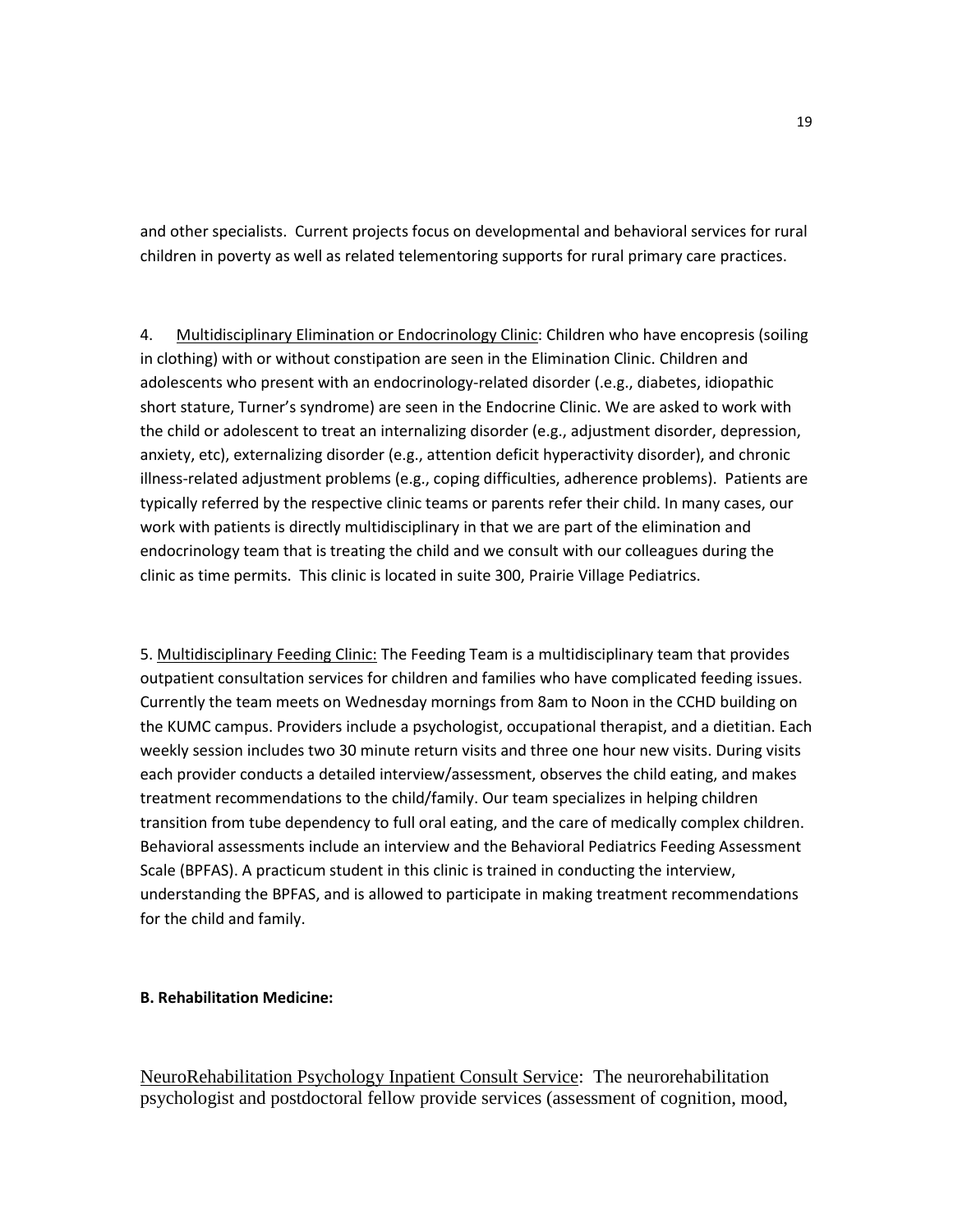and pain management, individual psychotherapy) to adults with diverse diagnoses, including traumatic and non-traumatic brain and spinal cord injury, stroke, brain tumor and other cancer diagnoses, organ transplant, burn, amputation, and other medical conditions requiring rehabilitation services. The inpatient rehabilitation unit is a 29 bed acute and short-term rehabilitation unit for people with physical and cognitive difficulties resulting from trauma and/or disease. The unit is staffed by a multidisciplinary team including rehabilitation medicine physicians (physiatrists), rehabilitation nurses, occupational and physical therapists, speech language pathologists, a social worker, a nutrition specialist/dietician, a recreational therapist, and the neurorehabilitation psychologist. The team meets twice weekly on Tuesdays and Wednesdays at 10 am to discuss patients currently on the unit and determine treatment goals, plan of care, and discharge. The neurorehabilitation psychology service also provides consultation to burn, trauma, surgery, and medicine services within the medical center. The neurorehabilitation psychologist and postdoctoral fellow also participate in weekly multidisciplinary burn unit staff meetings on Wednesdays at 2 pm. As a member of the teams, the neurorehabilitation psychologist and postdoctoral fellow evaluate and monitor mood, cognition, and pain/pain management, administers cognitive screens, gives feedback and education to patients, families and staff, and provides brief focused psychological interventions (e.g., CBT, relaxation training, supportive counseling). The neurorehabilitation psychology service is called to other units in the hospital for similar consultative services.

NeuroRehabilitation Psychology Outpatient Clinic (Optional and by discretion of Dr Kurylo): On Tuesdays and Thursdays beginning at 8:15 am, neuropsychological evaluations of adults and children with physical and cognitive disabilities (e.g., stroke, brain injury, other neurological diagnoses, and/or psychiatric diagnoses) are performed. The clinical interview (starts at 8:30 am) is led by the neuropsychologist with the extern or intern and the psychometrist also present. The interview is followed by the testing which is typically administered by the psychometrist. Feedback sessions on this testing are performed on Monday afternoons at 1 and 2 pm.

## **C. Psycho-Oncology Service:**

Psychologists on this service can be called for a consult at any time from one of the subspecialty oncology outpatient clinics. The outpatient clinics are located at the Westwood campus, 2330 Shawnee Mission Parkway. There is also a radiation oncology outpatient clinic at the main hospital, and inpatient oncology floors within the hospital. We may be asked to assess and provide recommendations for primarily adults, but also some children and adolescents who are having behavioral or adjustment problems in reaction to their cancer diagnosis or treatment; or to provide support for caregivers of those with cancer. We may also be involved in providing advice and support to the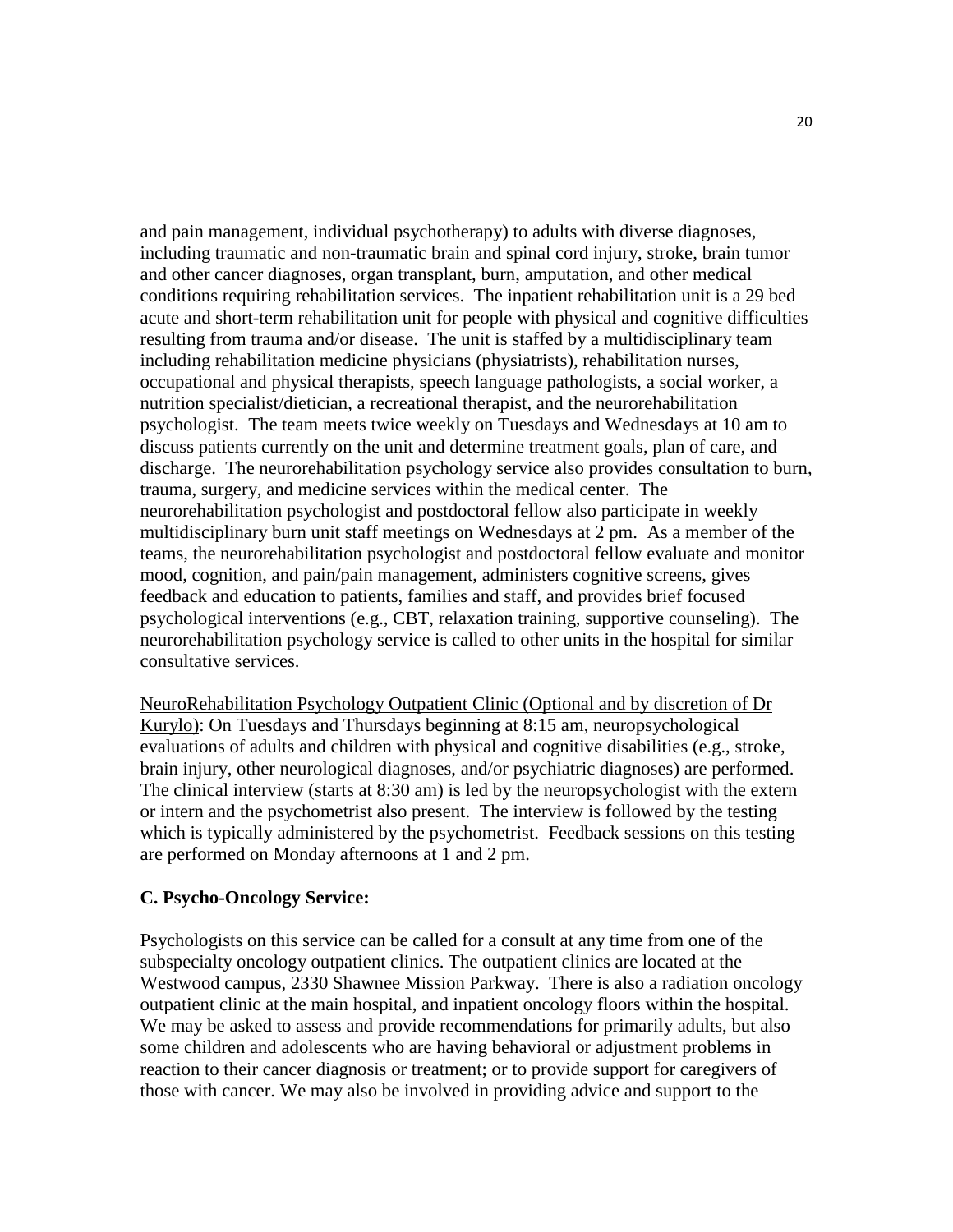nursing or medical staff. Consultations are multidisciplinary in that we are part of the medical and nursing team that is treating the patient. Each oncology disease site team meets once weekly to discuss patients who are pending treatment to determine plans of care. As a member of the team, the psychologist evaluates, monitors, and treats mood, anxiety, adjustment concerns, and cognition, administers cognitive screens, and provides psychological treatment (e.g., CBT, solution-focused therapy, relaxation training, and supportive counseling), gives feedback and education to patients, families and staff, and provides psychological treatment. Group supervision is from 12:00 to 1:30pm and clinic times are 9am to noon and then from 1:30pm to 4 or 5 pm on Thursdays.

#### **Team Coordinator/Supervisor**

#### **Co-Team Leaders/Supervisors**

Monica Kurylo, Ph.D., ABPP is an Associate Professor in the Departments of Psychiatry & Behavioral Sciences and Rehabilitation Medicine at KUMC. She received her doctorate degree in clinical psychology (health/rehabilitation emphases) at the University of Kansas, and has internship and postdoctoral experience in rehabilitation and health psychology and neuropsychology. Dr. Kurylo serves on the APA Commission on Accreditation, and is the representative from APA to the JCAHO Behavioral Health Professional and Technical Committee, Member-at-Large for the Executive Board of the Academy of Rehabilitation Psychology, Treasurer for the Kansas Psychological Association Board of Governors, and member of the LP (Licensed Psychologists) Advisory Committee to the Kansas Behavioral Sciences Regulatory Board (BSRB).. She recently served as Chair for the APAPO Committee for the Advancement of Professional Practice (CAPP) and has been active in many other APA activities She is a member of Divisions 22 (Rehabilitation Psychology), 40 (Neuropsychology), Section 1 of Division 22 (Pediatric Rehabilitation Psychology), 38 (Health), 12 (Society of Clinical Psychology), Section 8 of Division 12 (Association of Psychologists in Academic Health Centers (APAHC), 35 (Society for Women), and 31 (State, Provincial, and Territorial Psychological Association Affairs) of APA, the Kansas Psychological Association, and Women in Medicine and Science (Kansas University Medical Center chapter). Her research interests include concussion and stress among professional and family caregivers.

Eve-Lynn Nelson, PhD: is a Professor in the Department of Pediatrics and is a licensed psychologist in the state of Kansas. She earned her BA from the University of Missouri-Kansas City and her PhD in clinical psychology from the University of Kansas. She completed additional training through the University of Miami FL Center for Child Development and through a KUMC rural outreach post-doctoral fellowship. She is the Director of the KUMC Center for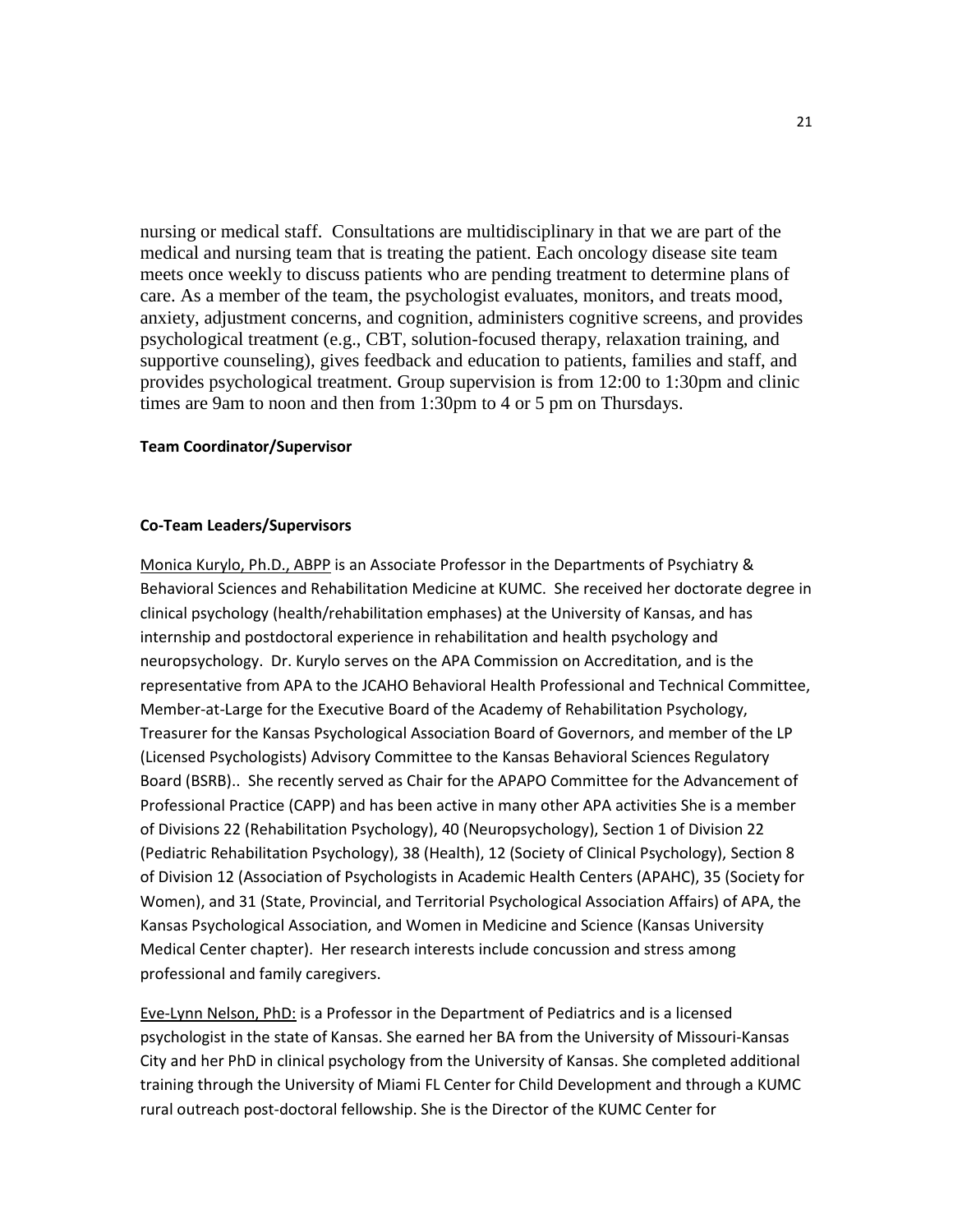Telemedicine & Telehealth and research liaison for the Institute for Community Engagement. Institute for Community Engagement. As a telepsychologist, Dr. Nelson sees patients over interactive televideo through schools participating in the TeleKidcare program and through rural sites across Kansas. Her primary clinical and research interest is increasing access to psychology services through telemedicine.

Robert Twillman, Ph.D.: Dr. Twillman is a Clinical Associate Professor (volunteer faculty) in the Department of Psychiatry and Behavioral Sciences at KU Medical Center. He is currently Executive Director for the American Academy of Pain Management. Dr. Twillman is a licensed psychologist in the states of Kansas, California, and Pennsylvania. He obtained his PhD in Clinical Psychology from UCLA in 1989 and completed a one-year postdoctoral fellowship in Behavioral Medicine and Anxiety Disorders at the Neuropsychiatric Institute at UCLA. Dr. Twillman's clinical and research focus is on the assessment and treatment of pain and psycho-oncology.

#### **Supervisors**

Marcus Alt, Ph.D. is an Assistant Professor of Psychology in the KUMC Department of Psychiatry and Behavioral Sciences and a member of the Onco-Psychology Program at the University of Kansas Cancer Center, primarily serving the community site locations. Dr. Alt is licensed in the states of Kansas and Missouri. Dr. Alt earned his Bachelor of Arts degree in Psychology, with honors, from Creighton University (2005-2009). He then obtained his Doctor of Philosophy in Counseling Psychology (2009-2015) at University of Iowa. Dr. Alt completed his internship at the APA accredited site, St. Louis VA Healthcare System (2014-2015), and then fellowship in Onco-Psychology at the University of Kansas Cancer Center. He joined faculty at the University of Kansas Medical Center in the fall of 2016. Dr. Alt has clinical experience in general mental health, PTSD, and health psychology, specifically primary care, spinal cord injury, and oncology. He has research interests in mindfulness with chronic illness, impact of gender and sexual orientation on psychological distress, and relationships between multicultural factors and physical and psychological well-being. Dr. Alt has developed a mindfulness-based cancer care program for patients and family members coping with cancer diagnosis. As a member of the Onco-Psychology program, he provides clinical services to cancer patients and their families at the University of Kansas Cancer Center Community Clinic locations. He actively participates in training as he regularly engages with practicum students, interns, and fellows in providing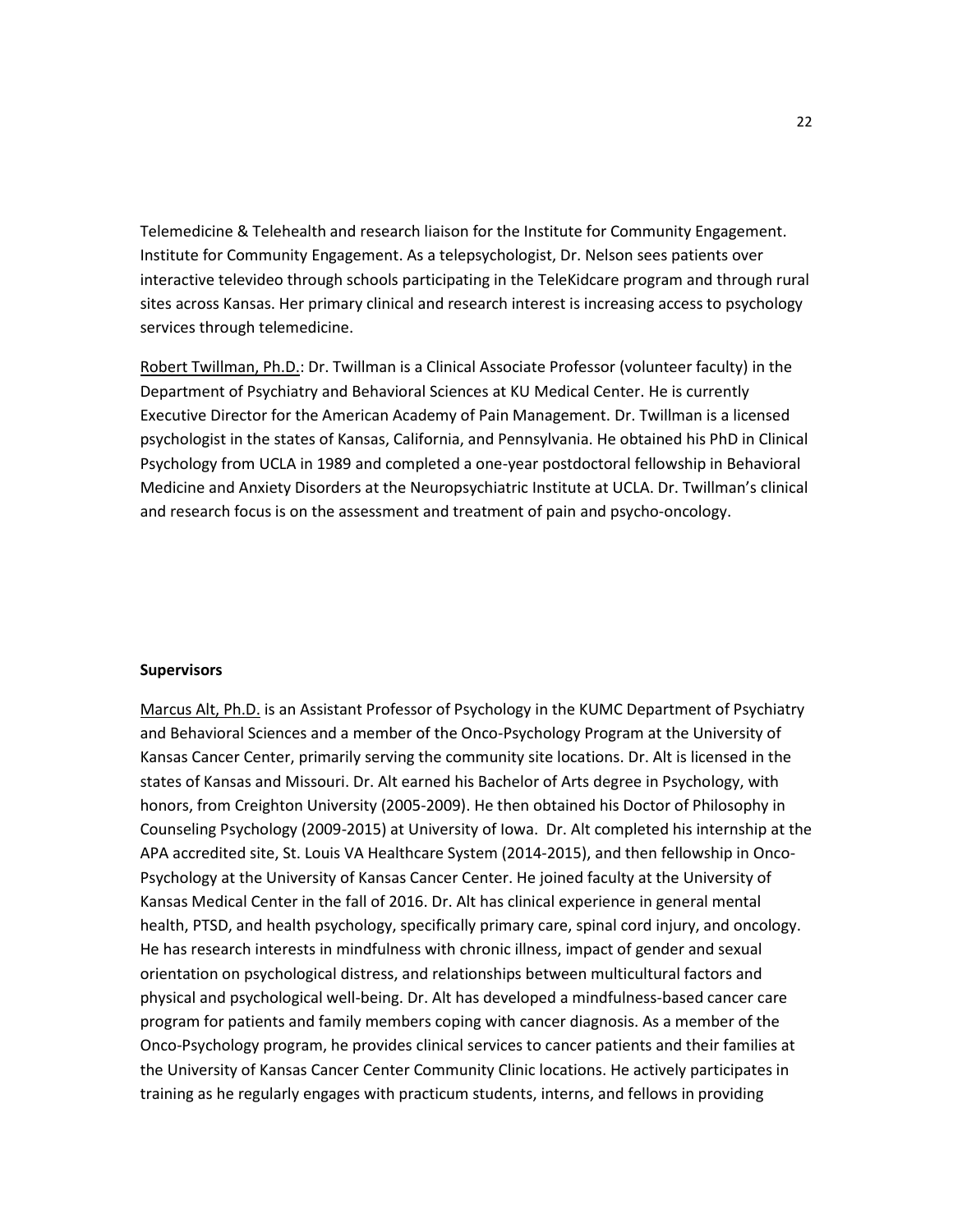individual supervision and collaborating on research projects. He is a member of the American Psychological Association (APA) and the American Psychosocial Oncology Society (APOS).

Martha U. Barnard, R.N., M.N., Ph.D. a Clinical Professor and Division Chief of Behavioral Pediatrics in the Department of Pediatrics at KU Medical Center. She is also a Professor in the School of Nursing at KU Medical Center and an Adjunct Professor in the Department of Human Development and Family Life at the University of Kansas. Dr. Barnard is a licensed pediatric nurse practitioner and a licensed psychologist in the state of Kansas. She received her master's degree in Nursing in 1968 from the University of Florida and her PhD in Developmental and Child Psychology in 1985 from the University of Kansas. She completed a two-year postdoctoral fellowship in Behavioral Pediatrics at KU Medical Center in 1987. Dr. Barnard has specialized in the care of children and their families with chronic or life limiting illnesses. In addition to several other issues, her practice includes children and adolescents with depression, anxiety disorders, oppositional defiant disorder, ADHD, posttraumatic stress disorders and factitious disorders.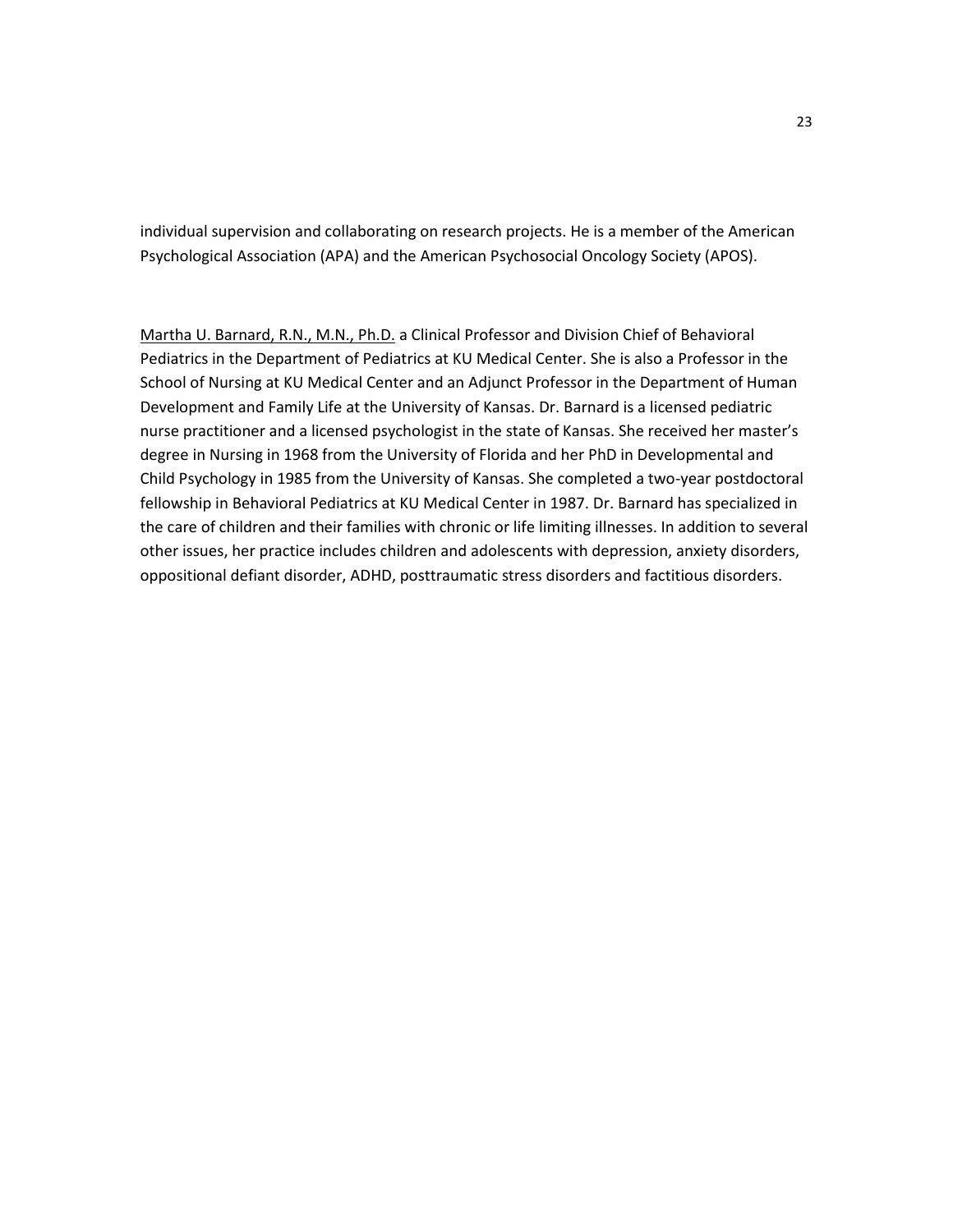Ann McGrath Davis, Ph.D., MPH, ABPP is a Professor in the Department of Pediatrics at KU Medical Center and Vice-Chair for Research and Scholarship. Dr. Davis is a licensed psychologist in the state of Kansas. She received her Ph.D. in Clinical Psychology in 1999 from Western Michigan University and completed a Pediatric Psychology Fellowship at Children's Hospital Medical Center, Cincinnati, OH, in 2001. Dr. Davis is the psychologist for the Feeding Team and the psychologist and Co-Director of the Healthy Hawks program to treat pediatric obesity. Her research focuses on childhood obesity.

Meagan Dwyer, Ph.D. is the Director of the Onco-Psychology Program at the University of Kansas Cancer Center, an Assistant Professor of Psychology in the Department of Psychiatry & Behavioral Sciences at KU Medical Center. Dr. Dwyer is a licensed psychologist in the states of Kansas and Missouri. She received both her Bachelor of Science degree (Summa Cum Laude with Departmental Honors in Psychology) and her Master of Science degree in Clinical Psychology from Missouri State University in Springfield, MO. She went on to receive her Ph.D. in Clinical Psychology from Saint Louis University, completed an APA accredited internship at the Southeast Veterans Health Care System in New Orleans, LA, and then completed an APA accredited post-doctoral fellowship at the Alvin J. Siteman Cancer Center at Washington University School of Medicine/Barnes-Jewish Hospital in St. Louis, MO. She joined the faculty at KUMC in October 2011. Dr. Dwyer became the Director of Onco-Psychology in June 2014 and has grown this program from 1 to 5 full-time faculty members. She is currently involved as a health psychologist in various clinical aspects of KU Cancer Center including Hematology/Oncology and Blood and Marrow Transplant. She serves as a member of the University of Kansas Medical School Faculty Council and also oversees the Onco-Psychology Postdoctoral Fellowship. Dr. Dwyer's areas of clinical and research interests are in psycho-oncology, training within psycho-oncology, trauma, health psychology, end of life issues, and intersections of trauma and health. She is a member of APA and the American Psychosocial Oncology Society (APOS).

Jessica Hamilton, Ph.D. is an Assistant Professor of Psychology in the KUMC Department of Psychiatry and Behavioral Sciences and a licensed psychologist in the states of Kansas. Dr. Hamilton obtained her Bachelor of Arts degree in Psychology (summa cum laude with departmental honors) from Park University (2002-2005) followed by her Master of Arts in Clinical Psychology (2006-2009) at the University of Missouri-Kansas City. She then completed her Doctor of Philosophy in Clinical Psychology (2009-2013) at the University of Missouri-Kansas City. She attended an APA accredited internship at the University of Kansas Medical Center (2012-2013), with a focus on behavioral medicine. Dr. Hamilton then became the Psycho-Oncology Post-Doctoral Fellow at the University of Kansas Cancer Center (2013-2014). She joined the faculty at the University of Kansas Medical Center in the Summer of 2014. Dr. Hamilton is a member of the American Psychological Association (APA) and the American Psychosocial Oncology Society (APOS). Dr. Hamilton has research and clinical experience and interests focused on emotion regulation and health psychology, particularly oncology. She is also interested in end-of-life issues, quality of life, and the interrelationships between psychological and physical health.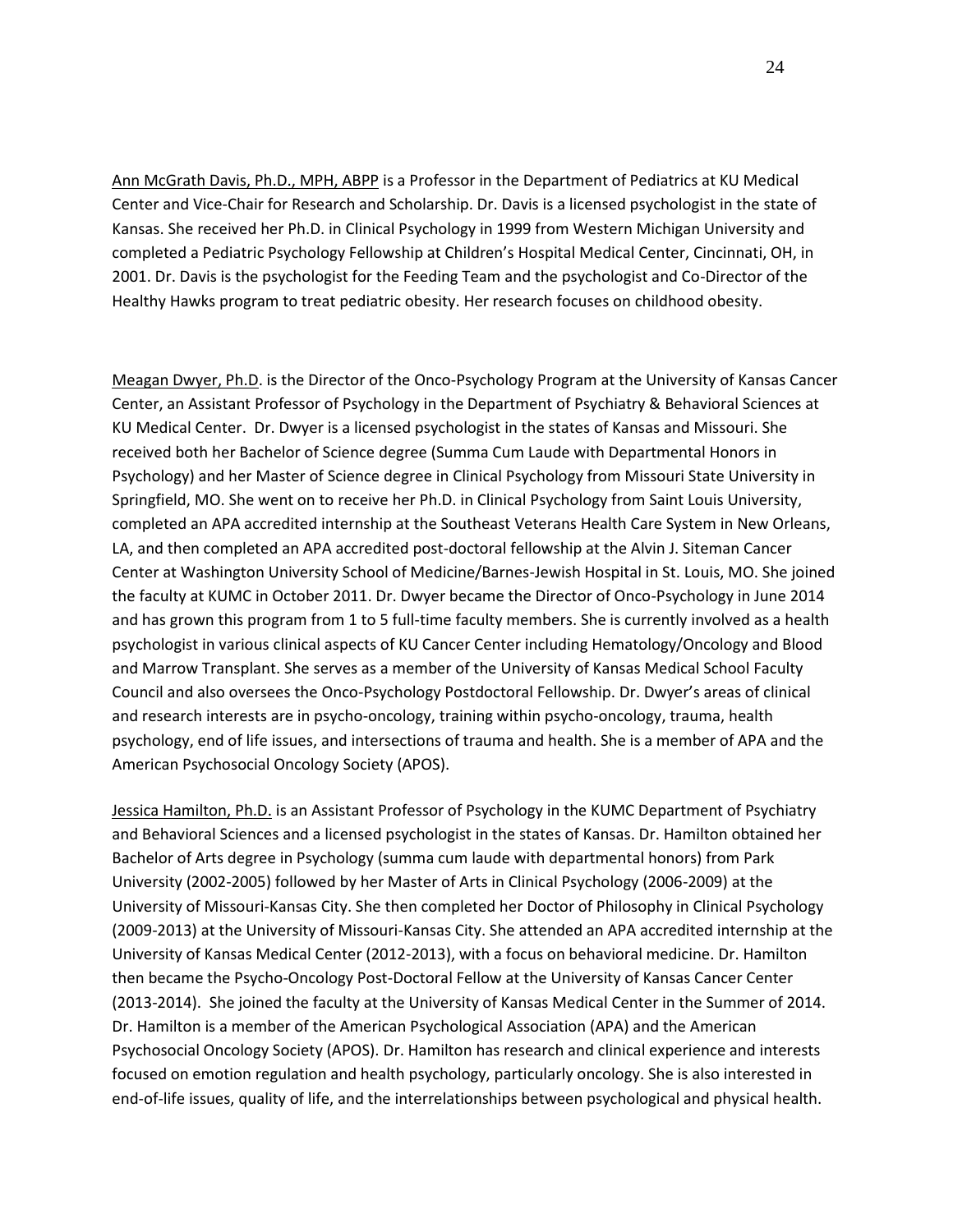Dr. Hamilton has recently focused her research into head and neck cancer and well-being, including cognitive abilities, distress, emotion regulation, and physical health outcomes. She is also engaged in adapting, developing, and implementing distress screening for both academic and clinical application. Currently, Dr. Hamilton serves as a psychologist in several services including oncology/Bone and Marrow Transplant, Liver Transplant, and consultation liaison. She enjoys teaching applications of psychological science in the practice of health care, and regularly supervises psychology practicum students, clinical psychology interns, and psychology post-doctoral residents.

Susana R. Patton, PhD, CDE is an Associate Professor in the Department of Pediatrics and is a licensed psychologist in the state of Kansas. She earned her Ph.D. in Clinical Psychology from MCP Hahnemann University (Philadelphia, PA) in 2000 and completed a Pediatric Psychology Fellowship at Cincinnati Children's Hospital Medical Center in 2002. From 2002-2004, Dr. Patton completed an NIH-supported research fellowship (Ruth L. Kirschstein National Research Service Award) in type 1 diabetes at Cincinnati Children's Hospital Medical Center. From 2004-2010, Dr. Patton was on faculty at the University of Michigan Medical School. She joined the faculty at KUMC in 2010. Dr. Patton is the psychologist for Pediatric Endocrinology. Her research focuses on the management of diabetes in youth. Dr. Patton became a Certified Diabetes Educator in 2009.

Maura W. Wendland, Ph.D**.** is a Clinical Assistant Professor in the Department of Pediatrics at KU Medical Center. Dr. Wendland is a licensed psychologist in the state of Kansas. She received her Ph.D. in Clinical Child Psychology from the University of Kansas and completed her internship at Shands Hospital at the University of Florida. Dr. Wendland also completed a one-year postdoctoral fellowship at the University of Kansas Medical Center in Developmental Disabilities and Behavioral Pediatrics. Her clinical interests include caring for hospitalized children and families with chronic illness or trauma-related events. Her practice also includes working with children with oppositional defiant disorder, developmental disabilities, ADHD, anxiety, depression, and medical adherence issues.

#### Phone and Pager Numbers (area code: 913) and Email Addresses

| Dr. Alt       | Office: 588-6463; Pager: 917-4324; malt@kumc.edu       |
|---------------|--------------------------------------------------------|
| Dr. Barnard:  | Office: 588-6341; Pager: 917-9099; mbarnard@kumc.edu   |
| Dr. Davis:    | Office: 588-5928; Pager: 917-3476: adavis6@kumc.edu    |
| Dr. Dwyer:    | Office: 588-6402; Pager: 917-0960; mdwye2@kumc.edu     |
| Dr. Hamilton: | Office: 588-6463; Pager: 917-1385; jhamilton2@kumc.edu |
| Dr. Kurylo:   | Office: 588-6463; Pager: 917-4969; mkurylo@kumc.edu    |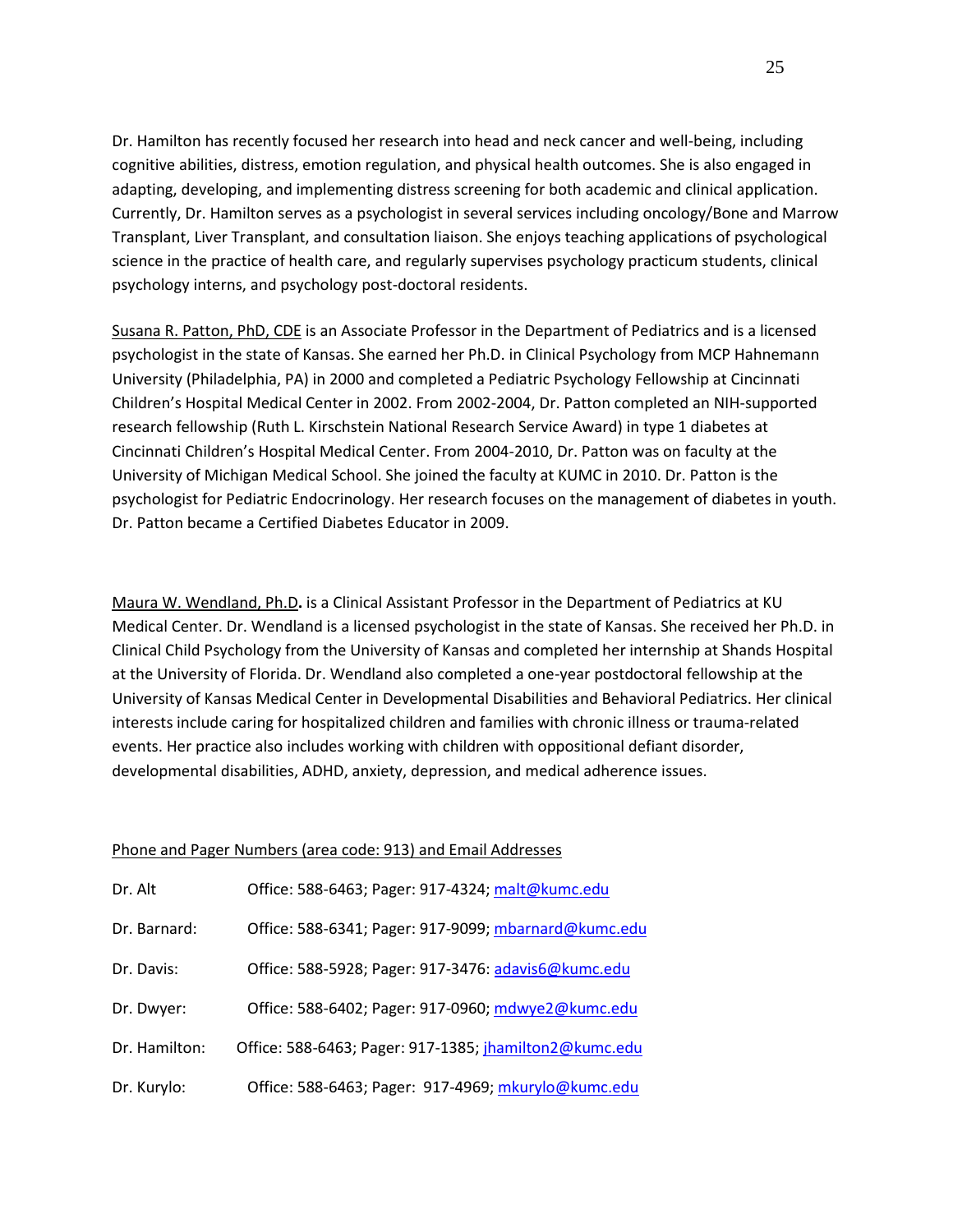| Dr. Nelson:   | Office: 588-2413; Pager: 917-3000; enelson2@kumc.edu  |
|---------------|-------------------------------------------------------|
| Dr. Patton:   | Office: 588-0513; Pager: 917-4278; spatton2@kumc.edu  |
| Dr. Twillman: | rtwillma@kumc.edu                                     |
| Dr. Wendland: | Office: 588-0334; Pager: 917-2006; mwendland@kumc.edu |

#### **Supervision**

Supervision will be provided individually and as a group. Individual supervision sessions will be arranged with specific supervisors and group supervision will take place on Wednesday morning from 0830-1000 at KU Medical Center in the Department of Telemedicine – Technology Room.

#### **Practicum Requirements**

You are expected to meet the following requirements. Feedback will be provided periodically and those interns not meeting requirements will be given individual corrective feedback as needed. Specific requirements are:

1. Attend assigned clinics and be on time. Initially you will observe assessment and

Treatment procedures but will gradually be asked to assume more clinical responsibilities. You will also be asked to chart visits using the standard SOAP system (Subjective, Objective, Assessment, and Plan)

2. We are very sensitive about patient and family rights of confidentiality and you are asked to avoid discussing specific patients and families outside our supervision sessions. Also, please do not provide information to other staff or referral sources without prior review and approval by your supervisor. We have legal, ethical and moral responsibilities for patients and have to be involved in all aspects of patient care.

3. Attend all supervision sessions and keep records of patient contact hours (see practicum log). This is essential for you to receive proper credit for your clinical activities. You will not be given credit for patient contact hours that have not been recorded on the log form and submitted to Dr. Rapoff (keep a duplicate log form so you have a backup).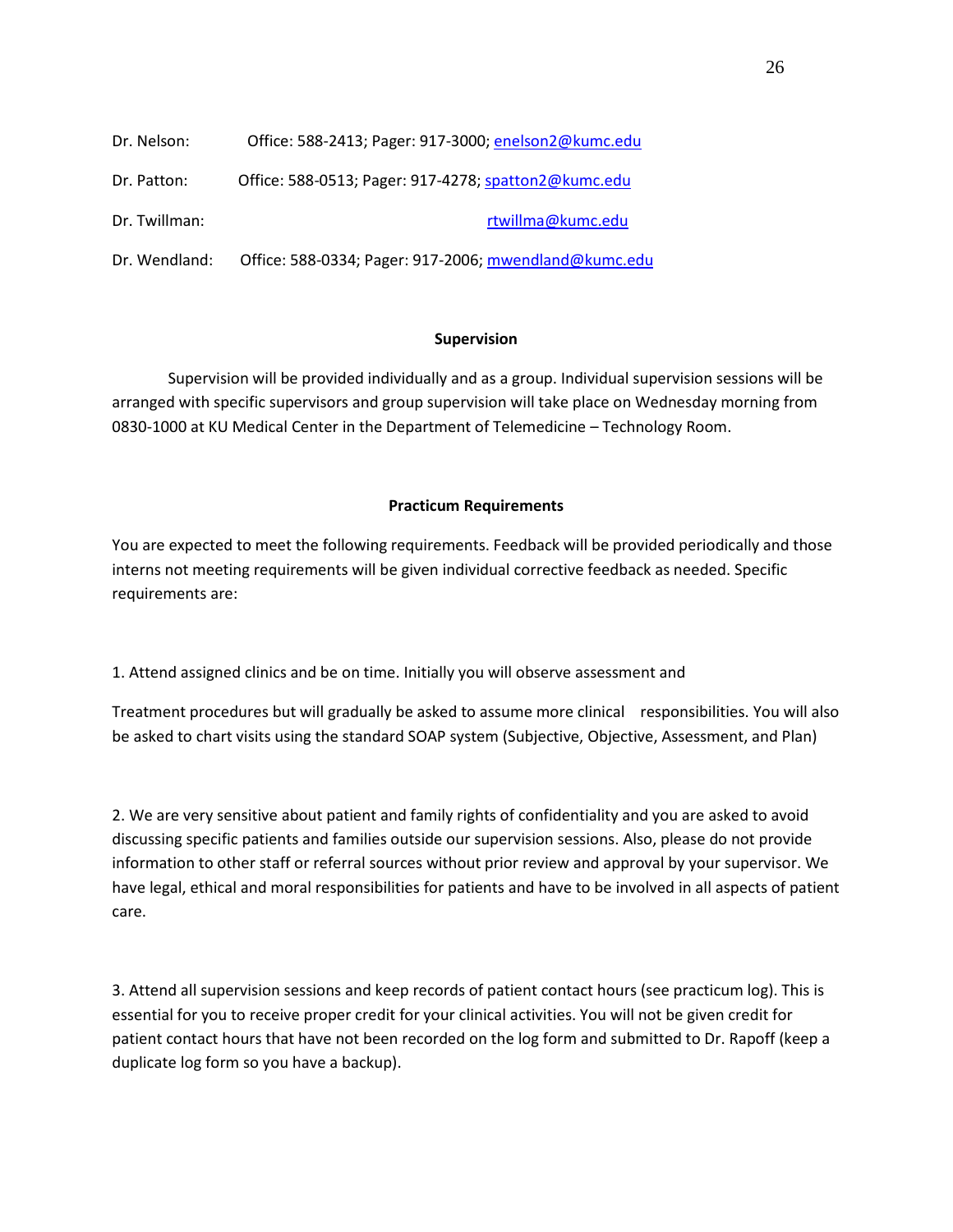4. Complete assigned readings and prepare clinical presentations to the group. You will be given specific readings that are relevant to the types of psychosocial and medical problems that we encounter. You can avail yourself to the medical center and pediatrics department libraries to obtain additional information of interest. You will be asked to make clinical presentations to the group on specific patients or on a topic determined by the group. The format of these presentations will be discussed with your supervisor. Please be assertive in seeking out new knowledge and information by reading on your own and asking questions. Ask and you shall find.

In addition, we strongly recommend that you take advantage of the many educational opportunities here at KUMC, particularly Grand Rounds and Grand Attending Rounds. Please take advantage of the schedule through the KUMC web calendar and through your supervisor's suggestions.

We hope you have a good experience. At various times during the practicum (and

formally at the end) we will ask for your feedback which will be very helpful in revising the practicum. Please be specific and candid with us in providing this needed feedback.

## **Performance Objectives: KUMC Health Psychology Practicum**

#### Rotation One: Pediatrics

- 1. Independently conduct an intake interview with children who present with behavioral, affective, adjustment, pain, or toileting problems and their parents in outpatient pediatric psychology clinic.
- 2. Dictate initial intake report from outpatient pediatric psychology clinic that includes elements specified by supervisor.
- 3. Discuss and demonstrate to patients and families the following therapeutic protocols: Cognitive Restructuring

Deep Breathing and Guided Imagery

Enuresis Treatment

Encopresis Treatment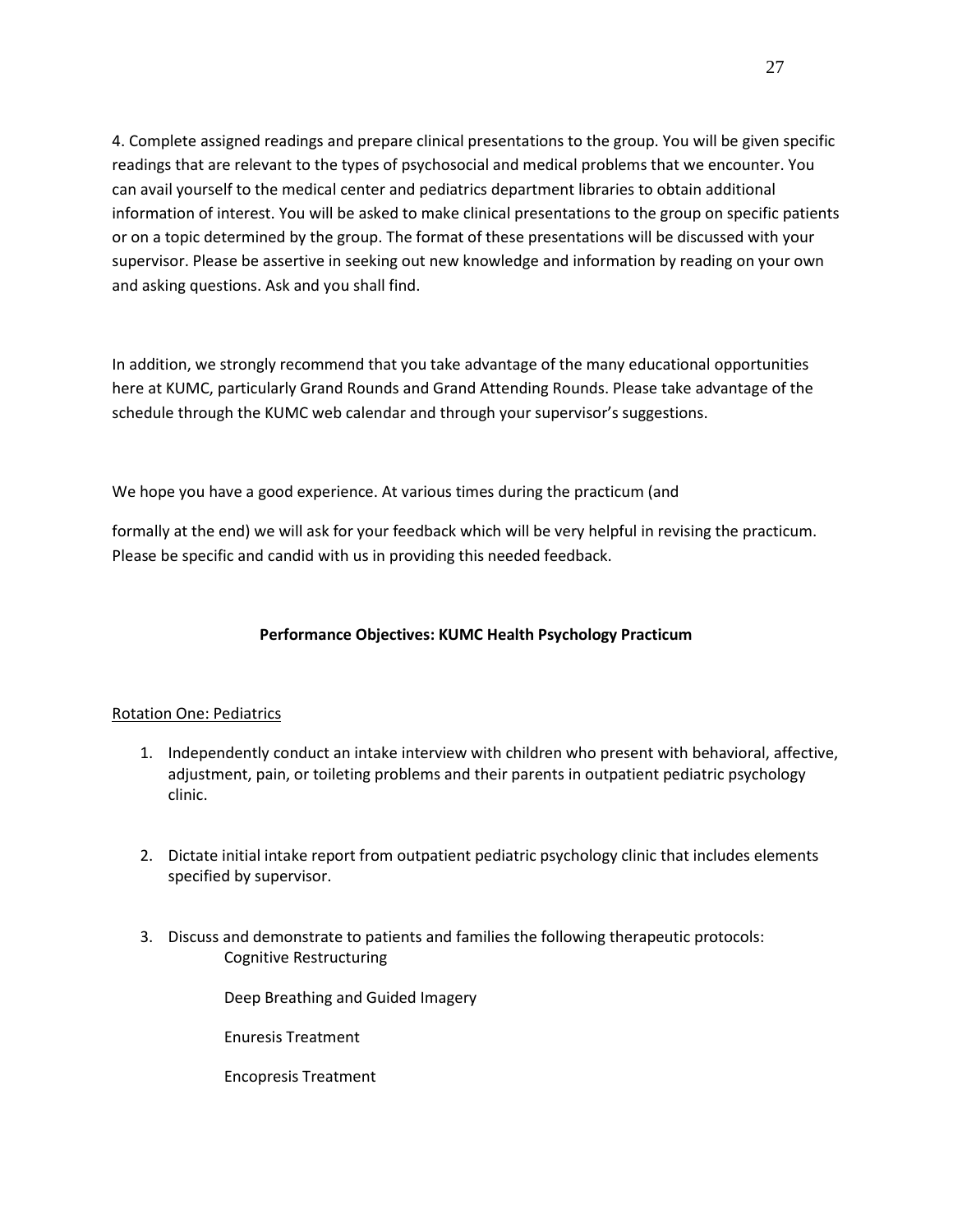Negotiating and Contracting Skills

Progressive Muscle Relaxation

Time-in and other parenting strategies

Time-out

Token System

Cognitive-Behavior Strategies for Mood Management

- 4. Independently conduct initial inpatient consultation for children and adolescents who present with acute or chronic disease-related psychosocial issues (e.g., nonadherence to medical regimens, pain, adjustment and coping problems).
- 5. Write up initial inpatient consultation (after discussing with supervisor) and discuss with medical team.
- 6. Conduct literature search and summarize literature on topic related to clinical case as assigned by supervisor.
- 7.

Telemedicine

- 1. Review online and written rotation materials concerning outreach and psychology practice with technology.
- 2. Complete assessment and treatment components complementing the Pediatrics performance objectives. Note similarities and differences in the telemedicine setting, particularly related to working with underserved communities.
- 3. Participate in telementoring and distance education opportunities related to behavioral health.
- 4. Reflect understanding of skills needed to work in an interdisciplinary team providing outreach.
- 5. Observe one additional telemedicine clinic related to health psychology.
- 6. Complete literature review and presentations as described in the Pediatrics objectives.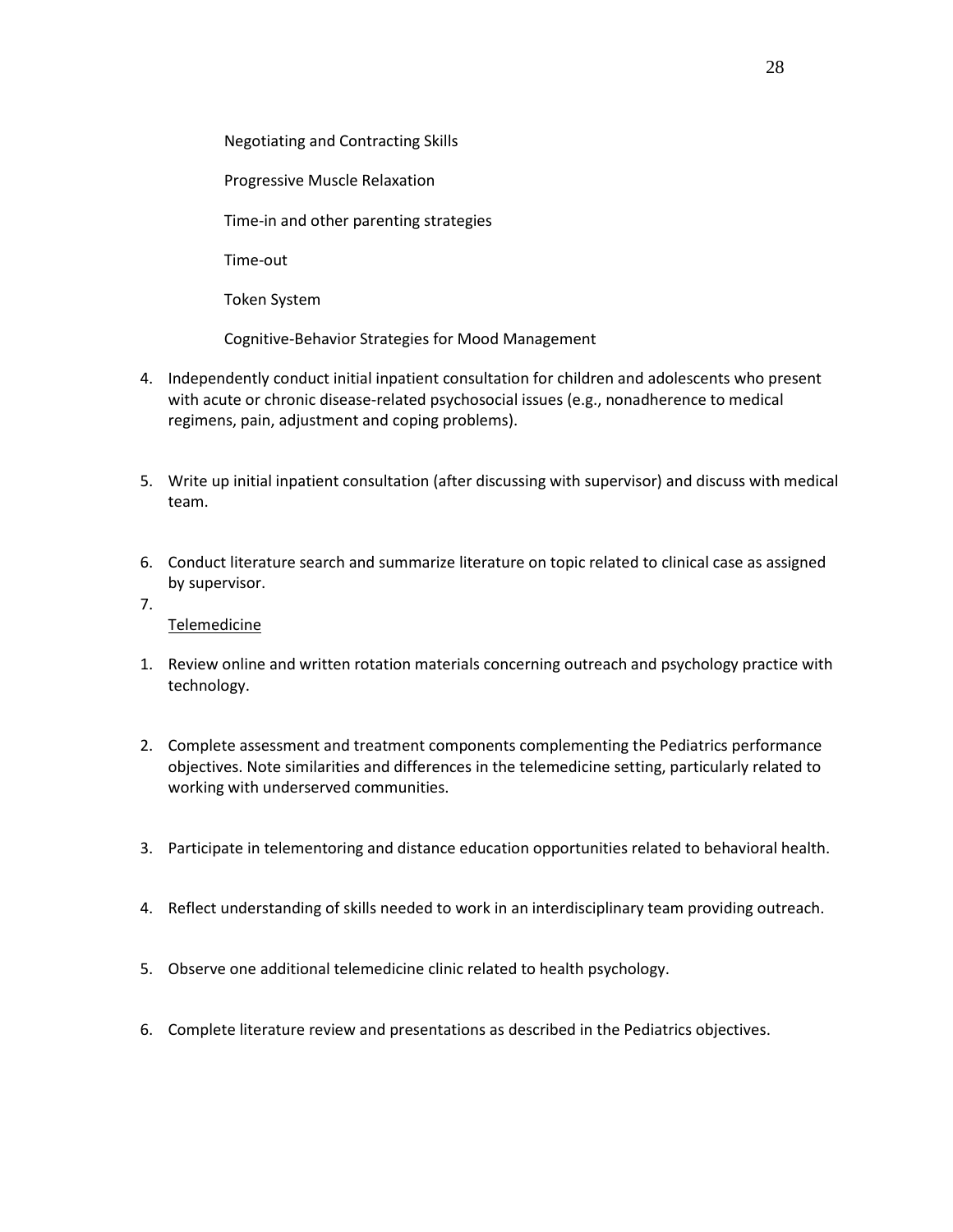# **Appendix C**

## **JayDoc Student-Run Free Clinic Practicum at JayDoc Free Clinic**

JayDoc Free Clinic is a student-run clinic that provides non-emergency urgent and preventative care to the uninsured and underinsured populations of Greater Kansas City. The clinic is a primary provider for immigrants and non-English speaking patrons. The clinic targets the Latino population of Kansas City and provides integrated on-site interpreters. The general clinic is open Monday and Wednesday evenings from 5:30-8:30pm, and specialty clinics operate on Tuesday evenings. The clinic is supported entirely by volunteers and donations from the community and grant funding, as it does take payments from patients. This practicum will involve the delivery of services within a interdisciplinary primary care setting including underserved groups. Services will include brief, problem-focused psychological or behavioral health evaluations and delivery of brief education or intervention in the context of an interdisciplinary team (medicine, pharmacy, dietetics, laboratory services). Most interventions will be to individuals presenting for primary care, though some interventions may involve families or couples. There will be an opportunity for delivery of more traditional mental and behavioral health services in this population to a limited number of patients for brief periods of time (2-3 sessions). Psychology practicum students will work with students from other disciplines as part of a cohesive team on which all members learn from each other.

Supervisor: On-site supervision is provided by the medical preceptor volunteering for the night. Sarah Kirk, Ph.D. is the off-site supervisor. Dr. Kirk earned her Ph.D. in clinical psychology with a health and rehabilitation specialization in 1998 from the University of Kansas and is licensed in Kansas and Missouri. Dr. Kirk is the director of the KU Psychological Clinic and is a supervisor in the clinical psychology program.

Contact: Dr. Kirk at skirk@ku.edu and 785-331-6155 or 785-864-9853

Supervision: One hour face-to-face per week with Dr. Sarah Kirk and additional consultation and supervision from medical faculty on site as needed.

Application Process: Meet with Dr. Kirk to indicate interest and interview will be conducted with Jaydoc Free Clinic's executive board of directors.

Students must do the following: Have personal liability insurance, enroll in the KUMC practicum class.

Practicum Requirements

Required hours: Flexible – 1 night per week (Mon or Wed) 5:30-8:30p Commitment: Flexible – Prefer two semester commitment starting in fall

- 1. Be available to consult with medicine and pharmacy professions.
- 2. Participate in full patient encounters when possible.
- 3. Provide brief health psychology interventions over 2-3 sessions as needed.
- 4. Document all contacts in the JayDoc Clinic's medical record.
- 5. Attend all supervision sessions with Dr. Sarah Kirk.
- 6. Consult with the medical team and visit with patients in exam rooms for an "on the spot" assessment when the medical team has identified a potential mental health problem
- 7. Therapists may provide some short and long-term consultation, receive hand-offs from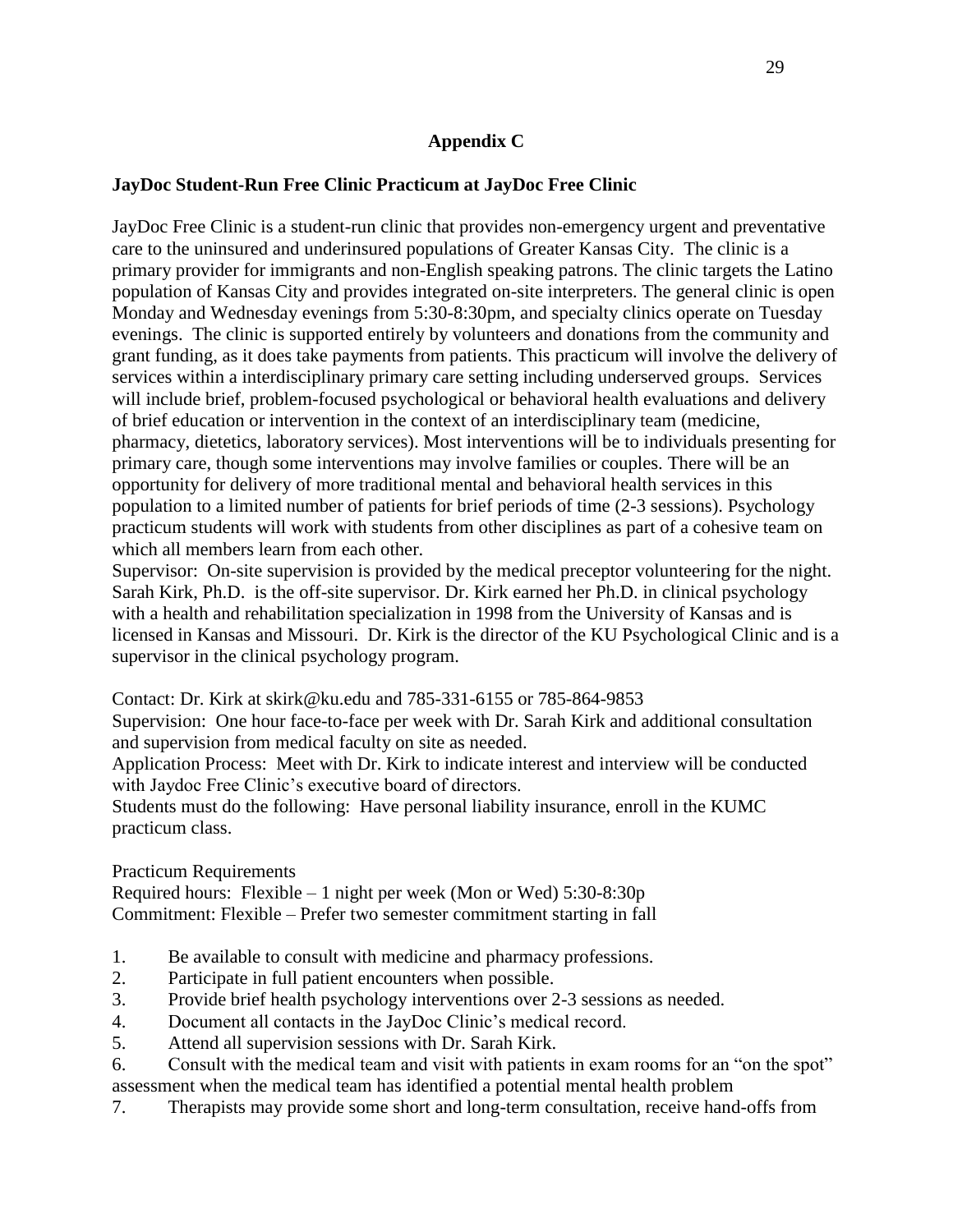medicine and pharmacy students and preceptors for immediate consultation in primary care setting.

8. Participate in quality improvement projects.

Performance Objectives

- 1. Conduct individual psychotherapy
- 2. Conduct diagnostic interviews
- 3. Participate in interprofessional team during full patient encounters
- 4. Consult with multidisciplinary staff (medicine, pharmacy students and preceptors)
- 5. Complete documentation in JayDoc medical record
- 6. Participate in quality improvement projects

## **Integrated Primary Care Practicum at KUMC Family Medicine**

#### **Description of Practicum**

- 1. Interprofessional Teaching Clinic (IPTC): Patients seen in IPTC present with diverse and complex behavioral health and medical needs including depression, anxiety, medication adherence, smoking cessation, and chronic medical conditions like diabetes, hypertension, chronic pain, and obesity. Students on this rotation provide brief, problem-focused psychological and behavioral health assessments and interventions as part of an interprofessional student team (medicine, nursing, pharmacy, and other disciplines). They will work collaboratively with other learners to develop and present interprofessional assessments and treatment plans using a biopsychosocial model of care. They may have the option of seeing patients for continuity care in the context of their primary care visits or for behavioral health follow-up visits. Typically, patients are seen for 2-10 follow-up visits, depending on their specific needs. Practicum students will have the opportunity to make presentations and attend didactics in the psychology service.
- 2. Integrated Behavioral Health Service: Family Medicine resident and faculty physicians see a plethora of patients with a variety of medical needs as well as behavioral health concerns. Physician referral questions typically include depression, anxiety, adjustment concerns, smoking cessation, substance abuse, chronic disease management, and insomnia amongst other things. Practicum students may have the opportunity to conduct same-day brief assessments and interventions and do warm hand-offs for patients with behavioral health needs. Students will also learn how to effectively collaborate and communicate with primary care physicians on patient care.
- 3. Refugee Health Clinic: Students with an interest in refugee health could have the opportunity to provide brief psychological and behavioral health assessments and interventions, if schedule allows. Patients in this clinic come from a number of countries, mostly from Nepal, Burma, Somalia, Iraq, and the Congo. Students will provide patient-centered, trauma-informed care as part of an interprofessional team with physicians, nurses, and social workers. They will gain experience in refugee specific health concerns and working with a non-English speaking population. They will learn to work effectively with interpreters and address language barriers in treatment. Students would have the opportunity to conduct same-day brief visits, behavioral health follow-up visits, and joint visits with the physician and/or social worker.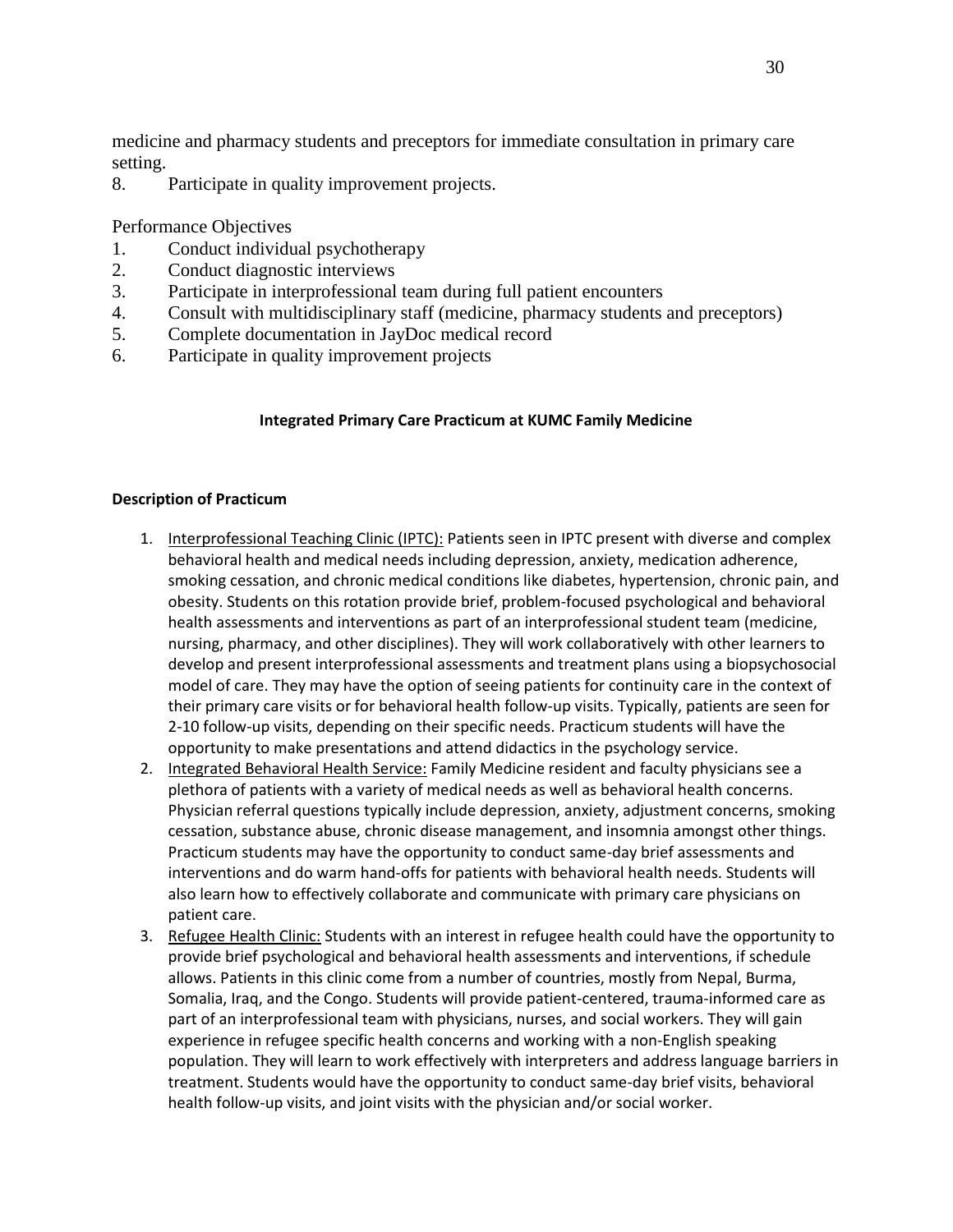#### **Practicum Requirements**

- 1. You are required to obtain personal liability insurance and be enrolled in the KUMC practicum class to be able to participate in this practicum.
- 2. Attend assigned clinics and be on time.
- 3. Initially you will observe assessment and intervention procedures till you become familiar with the clinic procedures and the integrated model of care. You will gradually be asked to assume more clinical responsibilities, with support as needed.
- 4. You will be expected to chart visits within 48 hours using the note templates provided to you during this practicum.
- 5. Given HIPPA requirements, it is essential that you avoid discussing specific patients and families outside of supervision or outside of providers involved in a patient's care. If outside disclosure is necessary for safety reasons, you will review the situation and obtain approval from your supervisor prior to such disclosures.
- 6. Attend all supervision sessions. Supervision times will be determined individually, based on your and your supervisor's availability.

#### **Performance Objectives**

- 1. Independently conduct brief diagnostic interviews using a biopsychosocial model.
- 2. Provide evidence-based brief interventions to a diverse medical population for behavioral health and mental health concerns.
- 3. Recognize when to refer patients out for specialty mental health care and provide them resources for the same.
- 4. Be able to effectively and collaboratively work as part of a medical team in a primary care setting.
	- a. Present patients to interprofessional faculty preceptors using SBAR
	- b. Consult with multidisciplinary team and provide meaningful in-room and curbside consults to physicians and other medical providers.
- 5. Complete documentation in the medical record and discuss findings with medical team.
- 6. Proactively recognize and seek out consultation or support as needed, including for patient safety concerns or ethical dilemmas.

#### **Supervisors:**

**Dr. Wendi Born** earned her Ph.D. in clinical psychology from Northwestern University in 2000, and is licensed in the state of Kansas. Dr. Born is a Clinical Assistant Professor at the University of Kansas Medical Center in the Department of Family Medicine.

**Contact:** Dr. Wendi Born, Ph.D. at [wborn@kumc.edu](mailto:wborn@kumc.edu)

**Additional supervisors:** Jeremy Stevenson, Ph.D. and Krithika Malhotra, Ph.D.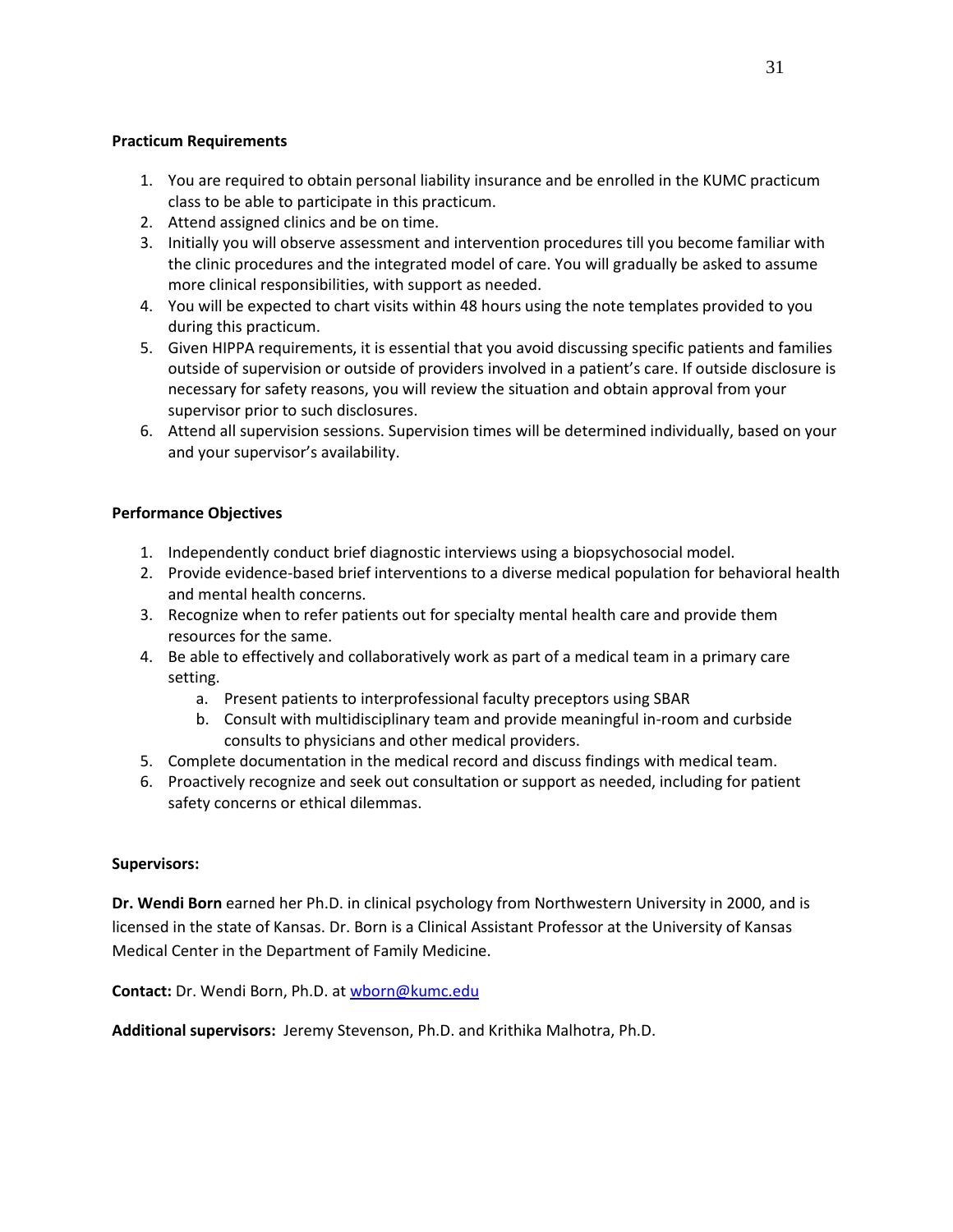**Application Process:** Meet with Dr. Kirk to indicate interest and interview will be conducted with Dr. Born. Onsite shadowing the year before is highly recommended to determine fit.

Students must have their own professional liability insurance, complete KUMC online HIPAA tutorial, get a letter from Dr. Kirk verifying certain coursework and practicum hours (see below) and agree to a background check. Practicum students must submit an application (please contact Lesley Leive at [lleive@kumc.edu](mailto:lleive@kumc.edu) for the application) to Lesley Leive at MS 4015, Dept of Psychiatry & Behavioral Sciences and you will then be enrolled in 0 credits of PYCH 33-1001, CLN (17095) at KUMC, and should expect a fee per practicum semester (somewhere around \$35). You also should enroll in **3 hours of PSYC 842** under Wendi Born, Ph.D.

Sample letter you should prepare and Dr. Kirk will sign after reviewing:

Example for Dr. Kirk's letter:

Here is the info needed:

- 6. Successful completion of at least 4 full-time semesters of graduate level coursework (with acceptable grades, A or B) - **I've completed X semesters (including summers), and all required coursework for the program with acceptable grades.**
- 7. At least one course in psychological assessment Assessment I in Spring of 20XX (grade X) and Assessment II in fall of 20XX (grade X)
- 8. At least one course in psychology treatment/intervention **Theories and Methods of Psychotherapy in Spring 20XX (grade X)**
- 9. At least 100 hours of direct clinical contact **Currently have approximately XXX contact hours through KU clinic and approx. XXX KUMC hours.**
- 10. An ethics course **Professional and Ethical Problems in Clinical Psychology in Fall 20XX (grade X)**

## **Neuropsychological Practicum at University of Kansas Hospital**

The Neuropsychology department provides neuropsychological evaluations for medically referred adults. The majority of cases are outpatient referrals for diagnosis and treatment planning related to traumatic brain injury, dementia, movement disorders, and pre- and postsurgical evaluations (i.e., epilepsy, brain tumors, hydrocephalus, etc. populations). In-patient services include full neuropsychological evaluations on the Epilepsy Monitoring Unit and brief consults throughout the hospital, often related to assessing capacity for decision making or independent living. Neuropsychologists are also involved in Wada testing and cortical mapping; practicum students make participate when the opportunity is available. Students will observe and conduct diagnostic interviews, review medical records and imaging studies, independently administer testing batteries, observe patient feedback, and writing shadow reports. Didactic opportunities include neurology grand rounds (Friday) and epilepsy surgical conference (Tuesday).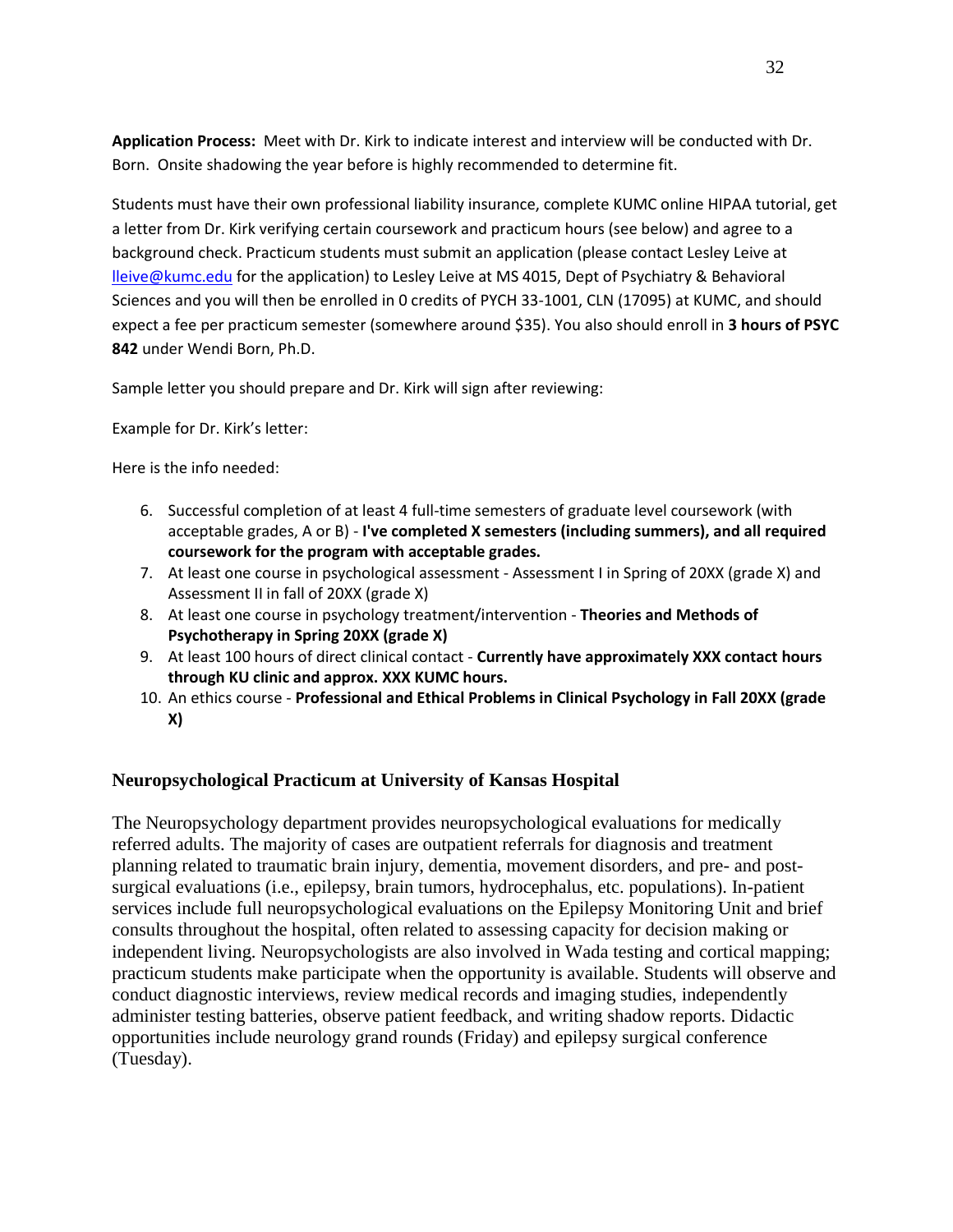**Supervisors:** Eric Ecklund-Johnson, PhD, ABPP, is a board-certified neuropsychologist. He earned his PhD in counseling psychology with a minor in neuropsychology in 2002. He completed his internship at the University of Florida and post-doc at North Shore University Health System in Evanston, IL. He is the senior clinical neuropsychologist in the KU neuropsychology department. Caleb Pearson, PsyD, is also a clinical neuropsychologist. He received his degree from Argosy University and completed his internship at Mount Sinai Medical Center and his post-doc at Barrow Neurological Institute.

Contact: Eric Ecklund-Johnson, eecklund-johnson@kumc.edu Caleb Pearson, cpearson2@kumc.edu

Supervision: Individual supervision occurs daily. There is typically 30-60 minutes of individual supervision for each outpatient referral. The daily supervisor is determined by case load and the student's interest in presenting concerns.

## Practicum Requirements

Required Hours: 2 days. Hours should be a full day (8-4:30) or half day (8-12, 1-4:30). There may be preferred days of the week based on office space availability. Commitment: Flexible – prefer full year; 2 semesters also acceptable

- 1. Attend all scheduled practicum days; provide advanced notice for any absences.
- 2. Be conscientious in the administration, scoring, and norming of all tests and questionnaires.
- 3. Participate in supervision and professional development activities.
- 4. Attend didactic opportunities (i.e., grand rounds, epilepsy surgical conference).

## Performance Objectives

- 1. Administer, score, and norm neuropsychological testing batteries.
- 2. Conduct diagnostic interviews and neurobehavioral status exams.
- 3. Develop familiarity with additional clinical variables (i.e., neuroimaging, Wada testing).
- 4. Generate shadow reports summarizing the results and impressions from the evaluation.

# **Perinatal Maternal Health**

## General Obstetrics and Gynecology

1. Inpatient Obstetric Consultation Service: Consults can be called in at any time (in person, email or via O2) from the general obstetric inpatient services; however, the practicum student may only be available to complete the consult on the specified day(s) of service (i.e., Mondays). The psychology practicum student could be asked to assess and provide recommendations for pregnant and postpartum women on the mother-baby unit or labor-delivery unit who present with mood or anxiety problems. The student may be asked to assess and monitor coping for patients on bed rest or those hospitalized for medically complicated pregnancies. The student may "follow" a patient after delivery if her infant is hospitalized in the NICU and continue provision of psychological services during NICU hospitalization. The student may also be involved in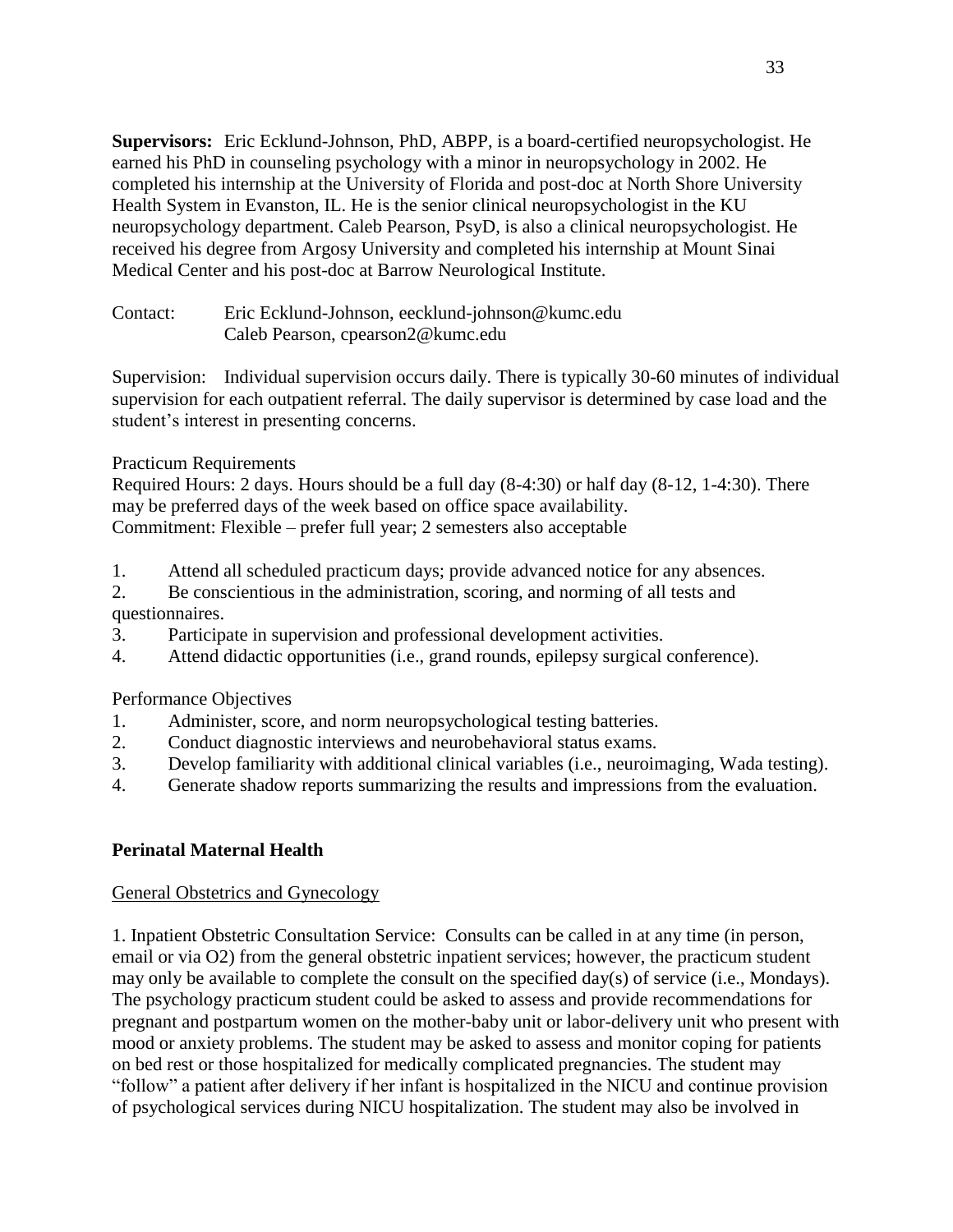providing advice and support to the nursing or medical staff including members of the social work team. Inpatient consultations are directly multidisciplinary in that the student would be part of the medical and nursing team that is treating the patient and would have frequent interactions with the staff. In order to achieve this, the student should expect to attend High-Risk inpatient rounds weekly at 7am led by attending physicians with OB/GYN residents and medical students.

2. Outpatient OB/GYN Subspecialty Clinics: Pregnant and postpartum women who present with mood or anxiety disorders (e.g. depression, general anxiety, etc.) would be seen in this clinic. Patients would be referred by physicians, nurses, social workers, or women could refer themselves. Patients may also be referred from another clinical division (e.g. Maternal-fetal medicine, high risk pregnancy) by a physician and/or nurse in that division. These are usually brief contacts to assess and make recommendations about needed psychological services. Shortterm, cognitive-behavioral treatment would be offered, with each patient having between 2 and 10 visits in the clinic.

Supervision and contact: Stephen Lassen, Ph.D. is an Assistant Professor in the Department of Pediatrics at KU Medical Center. Dr. Lassen received his Ph.D. in Clinical Child Psychology from the University of Kansas in 2006. He completed his residency in Clinical Child Psychology/Pediatric Psychology at Harvard Medical School and his postdoctoral fellowship in Pediatric Psychology at the University of Washington School of Medicine. Dr. Lassen specializes in the care of children with chronic or life-limiting illnesses and their families. In addition, his practice includes children and adolescents with a range of behavioral and emotional concerns. Dr. Lassen has primary responsibility for the inpatient consultation/liaison service for Behavioral Pediatrics.

## Practicum Requirements

Clinical psychology practicum students are expected to meet a number of requirements. The following requirements were established by the team of clinical supervisors, lead by Dr. Michael Rapoff, PhD, who oversee the required clinical practicum located at KUMC. Feedback is provided periodically and those students not meeting requirements are given individual corrective feedback as needed. The same requirements are expected of clinical psychology students who participate in specialized clinical practicum experiences. Specific requirements are:

1. Attend assigned clinics and be on time. Assume clinical responsibilities including assessment and treatment procedures. Chart visits according to the standard format for the clinic. Discuss notes with other medical caregivers involved in the care of the patient.

2. Be sensitive about patient and family rights of confidentiality; avoid discussing specific patients and families outside supervision sessions. Also, do not provide information to other staff or referral sources without prior review and approval from supervisor. Uphold legal, ethical and moral responsibilities for patients necessary to be involved in all aspects of patient care.

3. Attend all weekly one-hour supervision sessions and keep records of patient contact hours. This is essential for students to receive proper credit for clinical activities.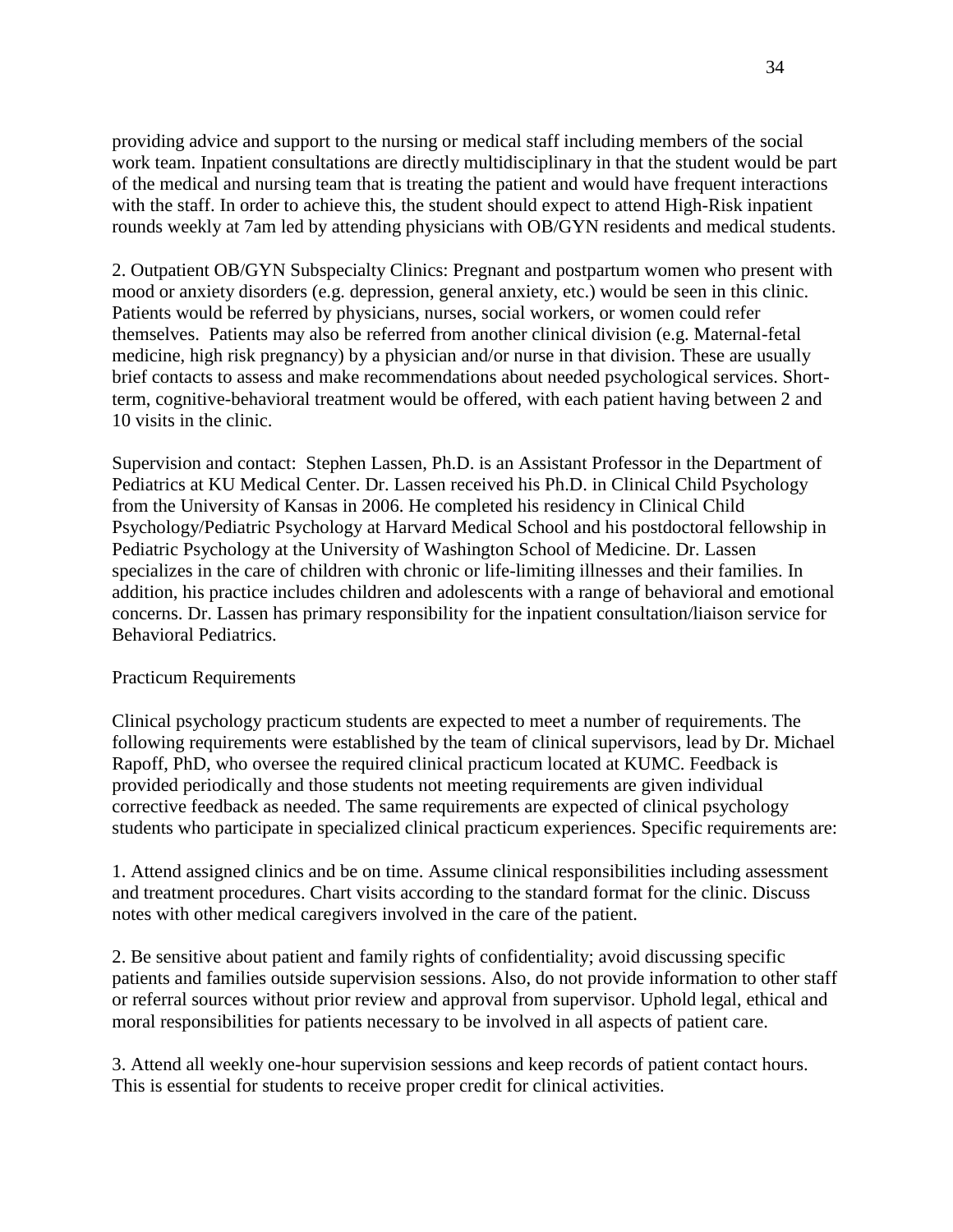Performance Objectives:

1. Independently conduct an intake interview with a pregnant or postpartum patient presenting with a mood or anxiety disorder symptoms. Independently conduct an intake interview with a patient referred for emotional/psychological distress related to high-risk pregnancy diagnosis.

2. Independently conduct a follow-up interview with a patient followed in the Obstetric Clinic.

3. Write an initial intake report based on these interviews.

4. Understand and discuss with supervisor and/or patient the distinctions between normal mood changes related to pregnancy and the postpartum period, medical conditions and their treatments, adjustment disorder, and clinical mood or anxiety disorders.

5. Demonstrate ability to instruct a patient in the use of guided imagery, progressive muscle relaxation, or other relaxation technique.

7. Understand and discuss with supervisor the basic mechanisms of action, side effects, and therapeutic efficacy of the major classes of antidepressants and anxiolytics, with a focus on factors to consider regarding the use of particular medications in pregnant women and women who are breastfeeding.

# **Topeka Primary Care Clinic VA, VA Eastern Kansas**

This practicum site includes opportunities for individual, couples, and group therapy, as well as psychological and neuropsychological assessment. The population includes mostly outpatients; however, there are some opportunities to work with inpatients on the PTSD treatment unit and with acute psychiatry. Patients can range in age from the early twenties to the elderly with a wide range of psychiatric diagnoses and treatment needs. Students have the opportunity to be supervised with multiple evidence-based psychotherapies for the treatment of PTSD, anxiety, and depression, including Cognitive Processing Therapy, Prolonged Exposure, Acceptance and Commitment Therapy, Cognitive Behavioral Therapy for Depression, Cognitive Behavioral Therapy for Insomnia, and Integrative Behavioral Couples Therapy.

Supervisor: Supervisors are various Ph.D. and Psy.D. level psychologists depending on year of application.

Regarding academic credit:

University of Kansas clinical psychology students selected for the experience will enroll with Dr. Kirk for PSYC 977 Specialized Clinical Practicum for 1-3 credit hours. Contact Information:

Supervision: One hour per week with Dr. Skadeland face-to-face and as needed consultation. Contact information for practicum: For questions, students should contact Dr. Dawn Gettman by telephone at  $(785)$  350-3111, ext. 52169, or by e-mail at dawn.gettman@va.gov.